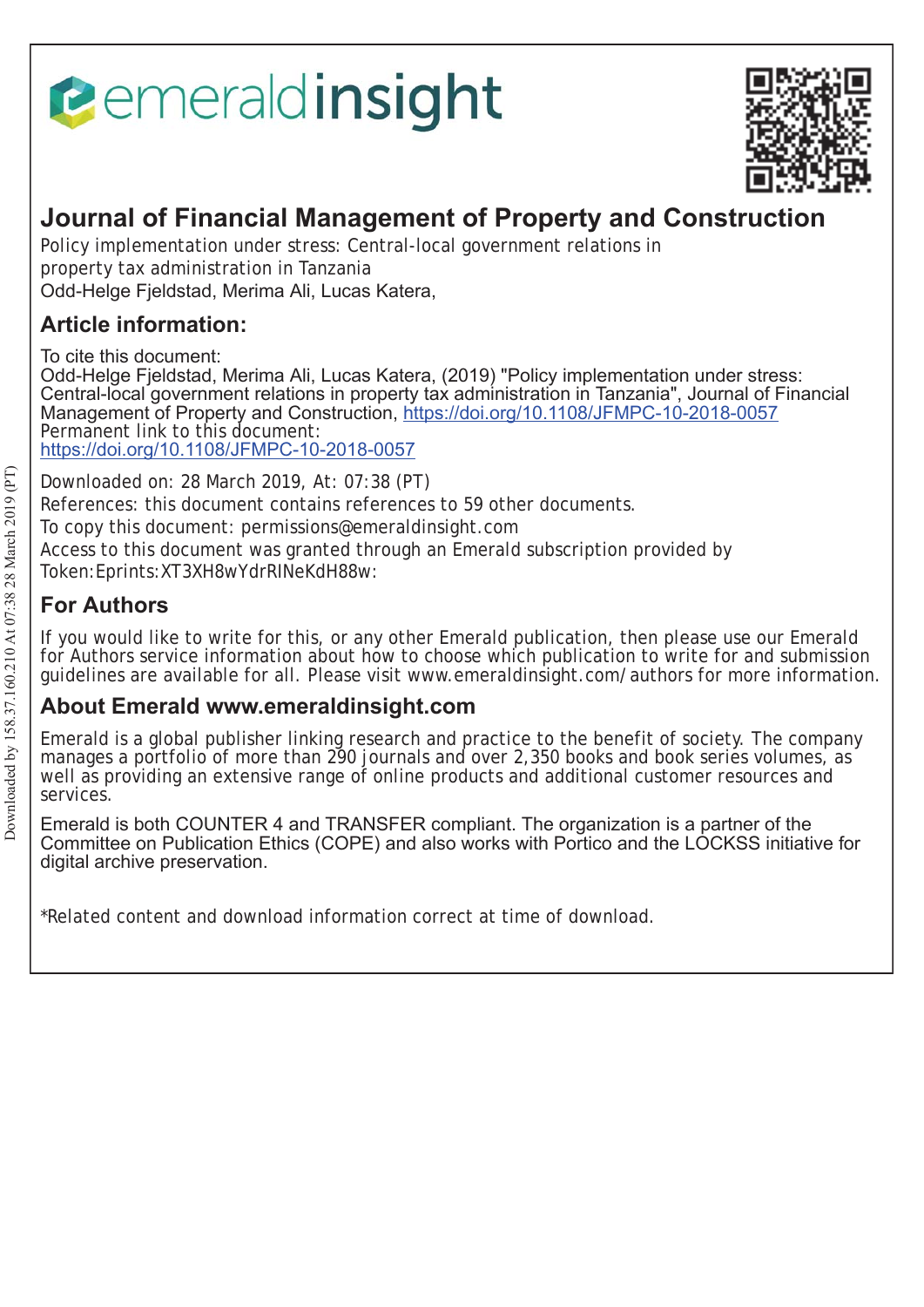# Policy implementation under stress

# Central-local government relations in property tax administration in Tanzania

Odd-Helge Fjeldstad

Chr. Michelsen Institute, Bergen, Norway; African Tax Institute, Faculty of Economic and Management Sciences, University of Pretoria, Pretoria, South Africa and International Centre for Tax and Development, Brighton, UK

Merima Ali

Chr. Michelsen Institute, Bergen, Norway and Economics Department, Syracuse University, Syracuse New York, USA, and

Lucas Katera

REPOA Policy Research for Development, Dar es Salaam, Tanzania

#### Abstract

Purpose – Inter-organisational cooperation in revenue collection has received limited attention in the tax administration literature. Recent experiences from Tanzania offer a unique opportunity to examine opportunities and challenges facing such cooperation between central and local government agencies in a developing country context. The administration of property taxes (PT) in Tanzania has been oscillating between decentralised and centralised collection regimes. This paper aims to examine how interorganisational cooperation affected implementation of the reforms.

Design/methodology/approach - The study draws on data from a variety of sources of information collected during a series of fieldworks over the past decade. Semi-structured interviews were conducted with a wide range of stakeholders, including senior managers and operational staff of the national and municipal tax administrations. The interviews focused on the background and objectives of the property tax reforms, working relations between the central and local government revenue administrations, technical and administrative challenges and innovations, and changes over time with respect to revenue enhancement and implementation of the reforms. Relevant tax legislation and regulations, budget speeches and reports were reviewed.

Findings – Two lessons of broader relevance for policy implementation and PT administration are highlighted. First, institutional trust matters. Top-down reform processes, ambiguity related to the rationale behind the reforms and lack of consultations on their respective roles and expectations have acted as barriers to constructive working relationships between the local and central government revenue agencies. Second,

The authors would like to thank Sosina Bezu, Kendra Dupuy, Hassan Essop, Jan Isaksen, Sam Jibao, Ingrid Hoem Sjursen, Ole Therkildsen and two anonymous reviewers for valuable comments on earlier versions of this paper. Helpful comments were also received from participants at the African Property Tax Initiative Capacity Building Workshop, Dakar, Senegal, 13 June 2018, and at the African Tax Institute/Lincoln Institute of Land Policy Symposium on Urbanization and Propertyrelated Taxation. Mont Fleur, Stellenbosch, 28-30 July 2017. Part of the data collection was conducted with assistance from Samwel Ebenezeri, Juda Lyamai and Joanita Magongo. Points of view and possible errors are entirely our responsibility. The article was prepared with financial support from the International Centre for Tax and Development and the Norwegian Embassy in Dar es Salaam.



Journal of Financial Management of Property and Construction © Emerald Publishing Limited 1366-4387 DOI 10.1108/JFMPC-10-2018-0057

Property tax administration in Tanzania

Received 1 October 2018 Revised 17 December 2018 Accepted 15 January 2019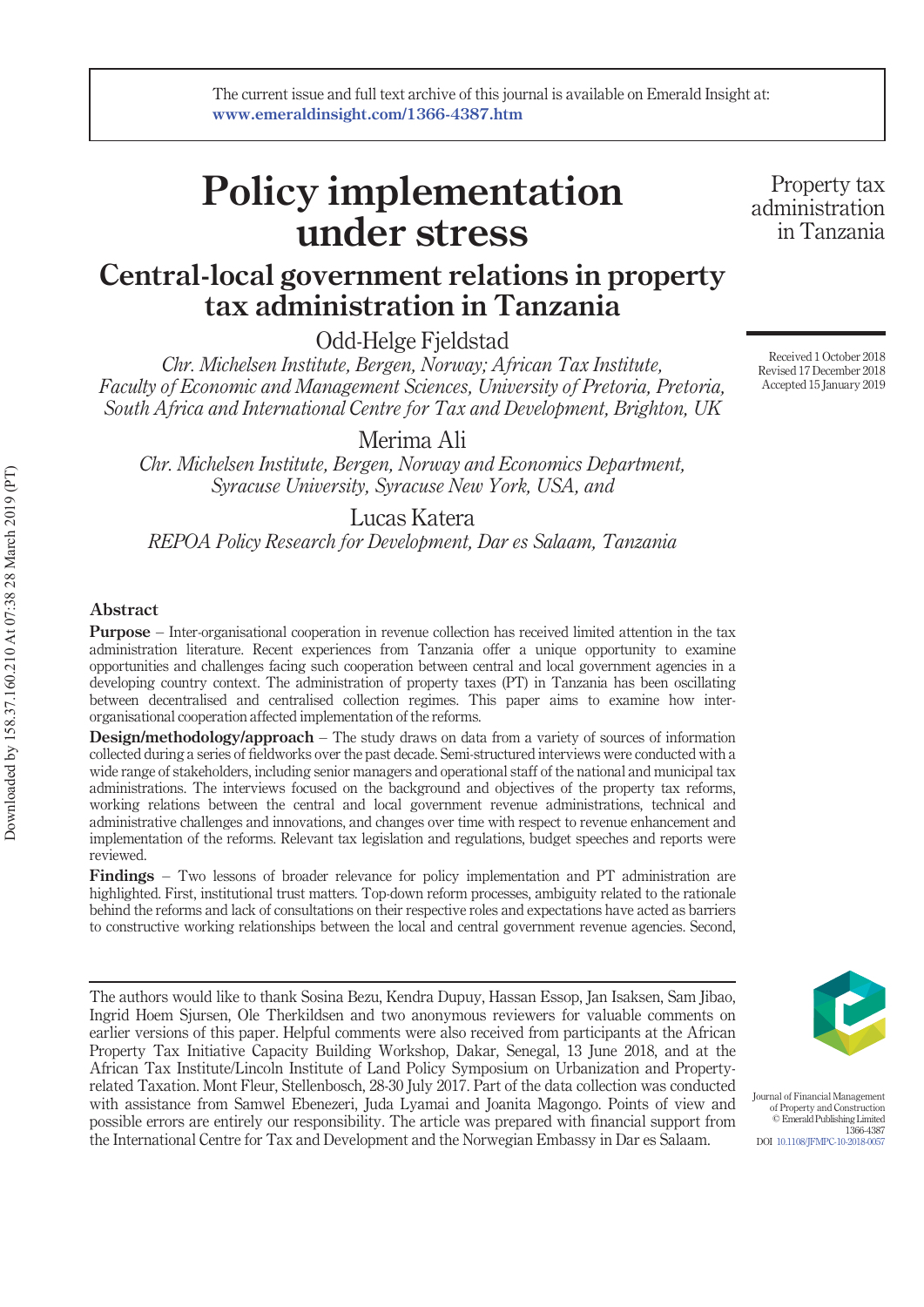administrative constraints, reflected in poor preparation, outdated property registers and valuation rolls and inadequate incentives for the involved agencies to cooperate hampered the implementation of the reforms.

Originality/value – This paper contributes to the literature on inter-organisational cooperation in revenue collection through a detailed case study of property tax reforms in a developing country context. It also contributes to the literature on policy implementation by identifying political and administrative factors challenging the reform process. In line with this literature, the study shows that policy implementation is not necessarily a coherent process. Instead, it is frequently fragmented and disrupted by changes in policy formulation and access to adequate resources.

Keywords Tanzania, Policy implementation, Tax reform, Tax administration, Property tax, Inter-organisational cooperation

Paper type Research paper

#### 1. Introduction

Inter-organisational cooperation in revenue collection has received limited attention in the literature on tax administration. In contrast, there has been much emphasis on principles for what taxes should be assigned either to the central government or to lower levels of government (Tiebout, 1961; Musgrave, 1983; Ter-Minassian, 1997; Bird and Vaillancourt, 1998; Bahl and Bird, 2008; Smoke, 2014). Assignment of taxes entails control over the tax base, tax rates and collection authority (Oates, 1972, 2005; McLure, 1999). Principles and practices for cooperation between central and local government agencies to administrate taxes have largely been ignored[1].

Recent experiences from Tanzania offer a unique opportunity to explore opportunities and challenges facing inter-organisational cooperation in revenue collection in a developing country context. During the past decade, several major reforms of the property tax (PT) system have been implemented in Tanzania, oscillating between decentralised and centralised administration. This article examines experiences with the implementation of these reforms in three municipalities (MCs) in Dar es Salaam, the country's largest city and commercial capital, Ilala, Kinondoni and Temeke. The analysis focuses on how inter-organisational relations between the tax collection agencies at the municipal and central government levels affected implementation of the PT policies during the period 2008-2017.

The study draws on data from a variety of sources of information collected during a series of fieldworks over the past decade from 2008 until August 2018. Semi-structured interviews were conducted with a wide range of stakeholders, including senior managers and operational staff of the Tanzania Revenue Authority (TRA), revenue officers in the MCs in Dar es Salaam, elected councillors in the MCs, staff of the decentralisation support programme in the Prime Minister's Office – Regional Administration and Local Government (PMO-RALG), representatives of the Association of Local Government Authorities in Tanzania (ALAT), staff of development agencies involved in support to the decentralisation programme, tax consultants and property owners. Based on long-term interaction with officials in the above-mentioned agencies, the interviews focussed on the background and objectives of the PT reforms, working relations between the central and local government revenue administrations, technical and administrative challenges and innovations, and changes over time with respect to revenue enhancement and implementation of the reforms. The interviews were conducted off the record and names of interviewees or any other details that might reveal their identity are therefore circumvented. In addition, we have reviewed relevant tax legislation and regulations, budget speeches, reports and data on PT from the MCs and the TRA, reports commissioned by development agencies, research papers on PT in Tanzania over the past decade and newspaper articles.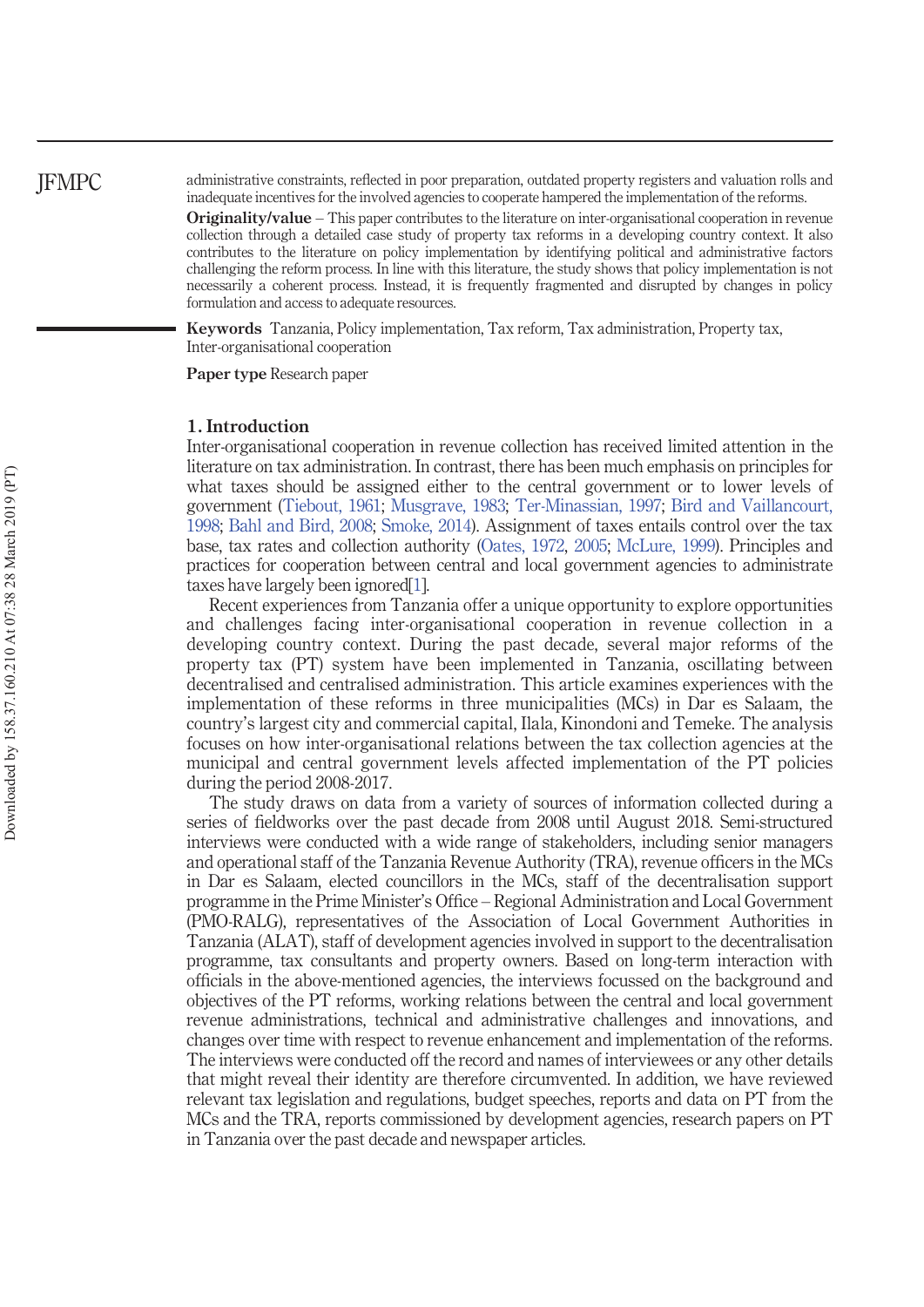The analytical framework for the study is based on the literature on policy implementation (Grindle and Thomas, 1990; Crosby, 1996; O'Toole, 2003, 2004; Winter, 2006). A key argument in this literature is that implementation is often the most crucial aspect of the outcome of a policy process (Grindle and Thomas, 1990: p. 1165). An important component in almost every contemporary framework explaining policy implementation success and failure has to do with inter-organisational relationships (Ferraro, 2008; O'Toole, 2003, 2004). When a central government agency carries out a political decision at the local level, the policy is put into practice in a political context in which municipal administrations operate (Lundin, 2005: p. 6). In this context, tensions might arise since local government agencies are based on separate geographical entities with different priorities than a central government agency (Lundin, 2005). Thus, inter-organisational cooperation and institutionalbased trust building are important for the policy's successful implementation (Grindle and Thomas, 1991; Bachmann and Inkpen, 2011; Panday and Jamil, 2011)[2].

We find that the roots of many of the implementation problems experienced in Tanzania are found at the policy formulation stage in the ministry responsible for local governments, reflected in ambiguous objectives, unclear procedures and inadequate means to implement the PT reforms[3]. Two lessons of broader relevance are highlighted. First, interorganisational trust matters. This requires a mutual understanding by the local and central government tax agencies of the justification of the reform. In Tanzania, top-down driven reform processes, ambiguity related to the rationale behind the reforms, and lack of consultations with respect to roles and expectations, acted as barriers to sound working relationships between the MCs and the TRA. Second, the technical design and implementation schedule of the reform were not adapted to the administrative capacity of the involved agencies. Technical constraints, reflected in outdated property registers and valuation rolls, and inadequate resources created a large degree of distrust between municipal and TRA officials, and obstructed the implementation of the reforms. The fact that a particular agency is assigned the main role in implementation does not necessarily mean that it is prepared for the task or will be an enthusiastic collaborator.

Our article contributes to the literature on inter-organisational cooperation in revenue collection through a detailed case study of PT reforms in a developing country context. Further, it contributes to the literature on policy implementation by identifying political and administrative factors challenging the reform process. In line with this literature, the study shows that policy implementation is not necessarily a coherent process[4]. Instead, it is frequently fragmented and disrupted by changes in policy formulation and access to adequate resources.

The article is structured as follows: Section 2 provides a brief overview of main features of property taxation in developing countries. Section 3 presents the PT reforms that have taken place in Tanzania during the last decade. Factors affecting inter-agency cooperation and implementation of the reforms are examined in Section 4. Finally, Section 5 concludes.

#### 2. Property taxation in developing countries

PT is a tax on ownership, occupation or legal transfer of buildings and land. The most common are annual charges payable by owners of urban residential and commercial buildings. PT is often labelled as the "ideal" local government tax[5]. This is because real property is visible, immobile and a clear indicator of one form of wealth (McCluskey and Williams, 1999). In principle, PT is difficult to avoid and, if well administered, it can represent an efficient fiscal tool. Because it is visible to taxpayers, and in principle linked to improved local services, it holds unique potential to act as a foundation for bargaining between taxpayers and governments over revenue and public spending. Despite the many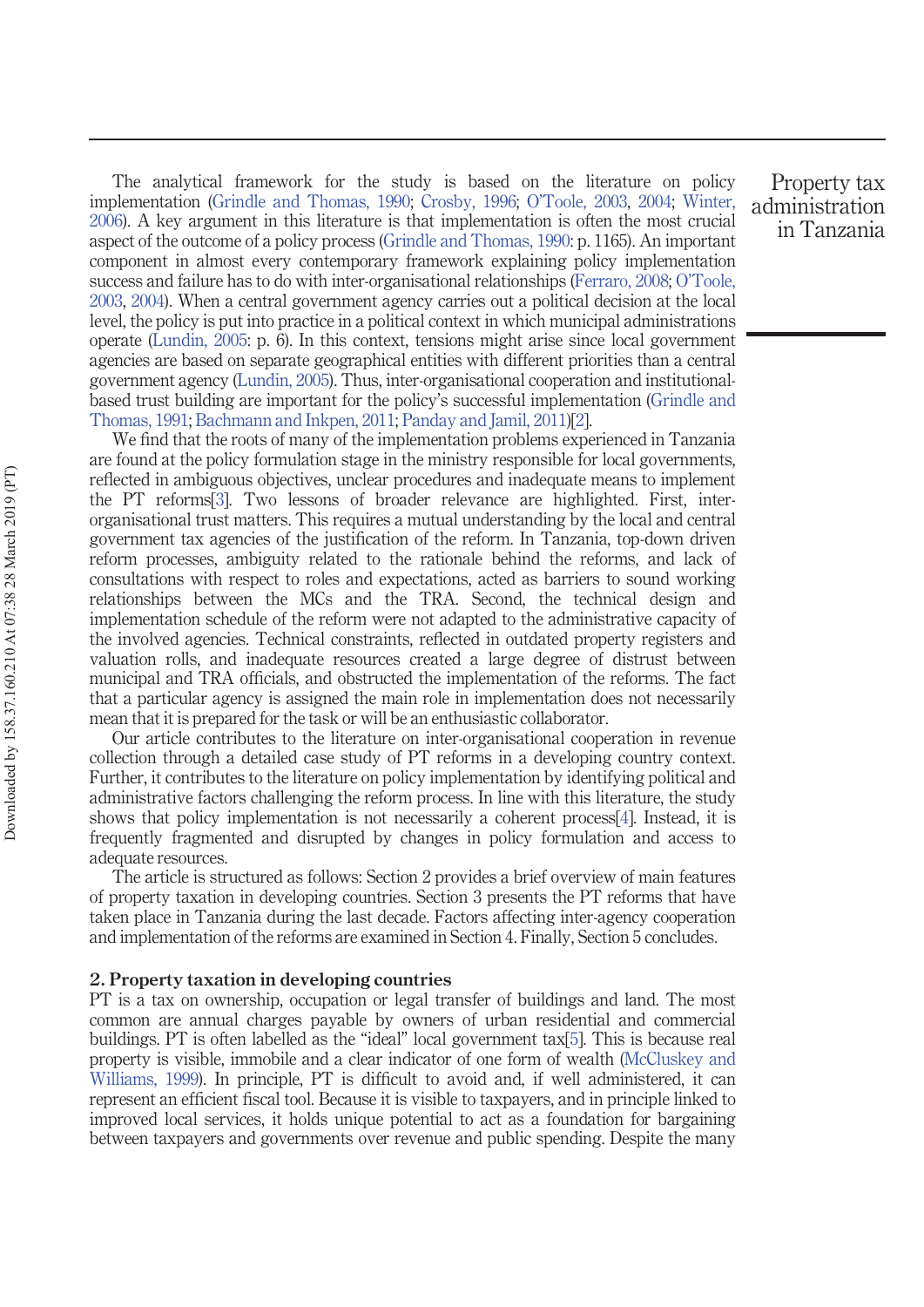efforts to design an effective PT system, property taxation in developing countries is generally underdeveloped (Franzsen and McCluskey, 2017; Haas and Kopanyi, 2018; Goodfellow, 2017; Kelly, 2013). In most African countries, revenues from PT account for less than 0.5 per cent of GDP, and in many even far less than this. In the fiscal year 2015-2016, property taxation in Tanzania contributed the equivalent of only 0.16 per cent of GDP (Ahmad et al., 2017). Of this, more than 60 per cent were collected in Dar es Salaam[6]. In comparison, PT in some OECD countries can account for more than 2 per cent of GDP (Norregaard, 2013).

Weak administration is considered one of the major constraints on PT mobilisation in developing countries (Bahl *et al.*, 2010). The literature points at incomplete and outdated property registers and valuation rolls as major constraints. Another barrier to effective taxation is the resistance it faces from property-owning elites, who can block both policy reform and effective implementation (Bird and Slack, 2007; Jibao and Prichard, 2016). Regardless of this weak revenue performance, PT reform remains high on the policy agenda (Franzsen and McCluskey, 2017). Both analysts and government officials keep searching for the breakthrough reform that will make it more revenue productive.

#### 3. Property tax reforms in Tanzania

Tanzania has implemented several major reforms of the PT collection system during the past decade, oscillating between decentralised and centralised regimes. Before 2008, local government authorities were responsible for the administration of PTs, including registration of properties, valuation, rate setting, collection and enforcement. In 2008, a new system for collection and enforcement was introduced in Dar es Salaam, shifting the responsibility from the MCs to the national tax administration, the TRA. In February 2014, the Government announced the return of PT collection responsibility to the MCs with immediate effect. This did not last long. In July 2016, property taxation was again centralised. TRA was assigned full responsibility for administrating the tax, including registration of properties, valuation, rate setting, collection and enforcement in 30 MCs (URT 2016a), and from July 2017 for the entire country (URT, 2017).

#### 3.1 Property tax revenues during the different collection regimes

Figure 1 shows the trend in reported PT revenue in each of the three MCs in Dar es Salaam over the period 2006-2017. We have also included the aggregate graph for Dar es Salaam. The vertical dotted lines depict the period of change in PT collection regimes from the local governments to the central government[7].

The figure highlights some notable patterns. First, before the centralisation in 2008/2009, the revenue collection trend is flat at low collection levels for Ilala and Temeke, and declining for Kinondoni[8]. Second, after centralisation in 2008/2009, all three MCs show a slight increase in revenues in the first year. Thereafter, until 2012/2013, PT collection is almost stable for Temeke, but fluctuating in Ilala and Kinondoni. Third, there is an increase in revenue collection for all three MCs during the end of the first centralisation period starting from 2012/2013. Fourth, after decentralisation in 2014 there is a sharp increase in revenue collection for all the MCs, in particular from 2014/2015. Within two years after decentralisation, Temeke MC increased the PT collection from around TZS 1bn in 2013/2014 to more than TZS 3bn in 2015/2016. The corresponding figures for Kinondoni MC are from TZS 2.8bn to more than TZS 9bn, and for Ilala MC from around TZS 5.8bn in 2013/2014 to almost TZS 8.1bn. Data for the fiscal year 2016/2017, i.e. after re-centralisation, show that revenue has declined for Ilala by almost 12 per cent compared to the previous fiscal year,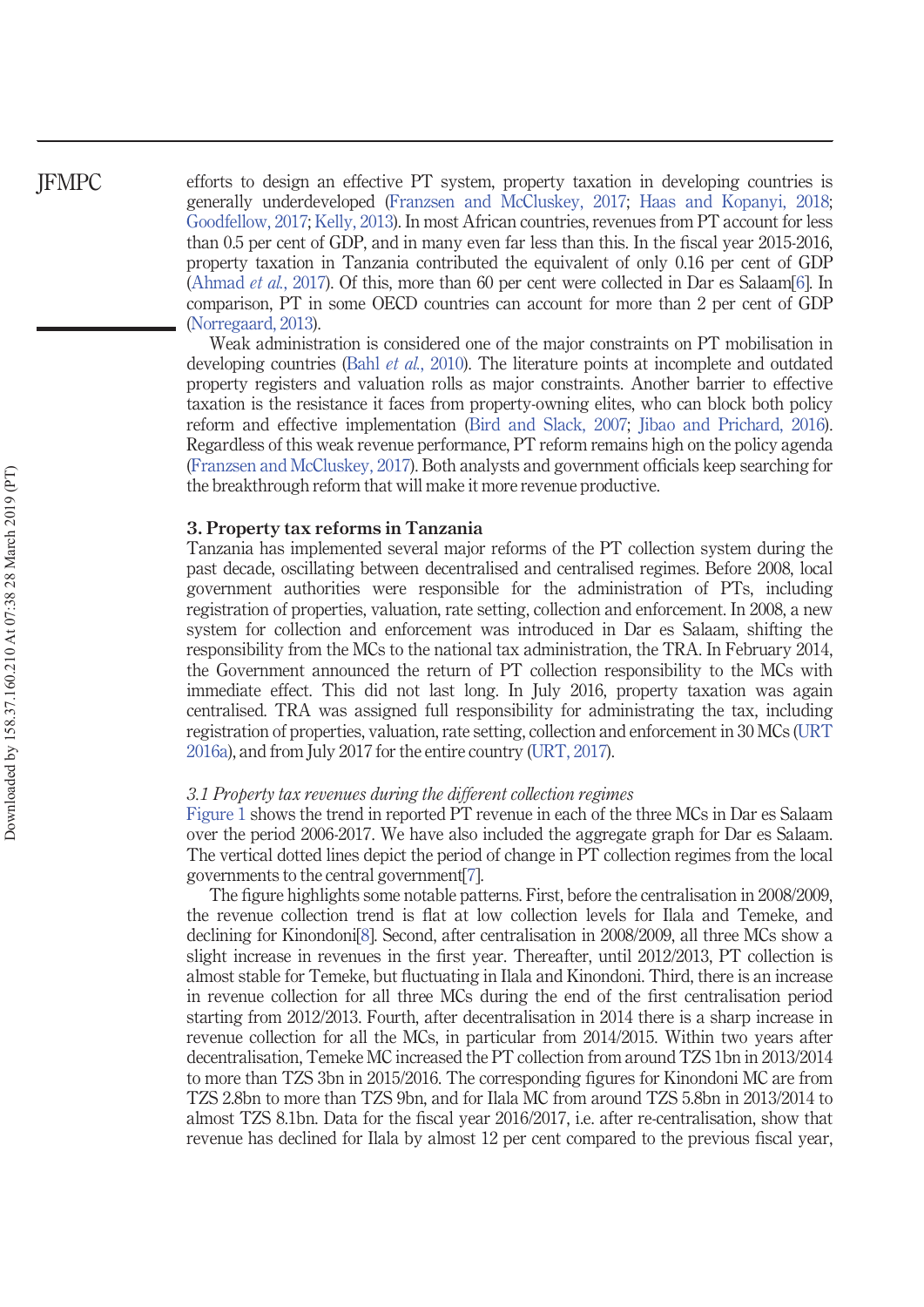

Property tax administration in Tanzania

Figure 1. Revenues from PTs in the Dar es Salaam MCs, 2006-2017 (in million TZS)

**Source:** Compiled by the authors based on data from the municipalities and TRA

while there is almost no change for Kinondoni. Temeke, on the other hand, saw a substantial

increase in revenue – a nominal increase by 49 per cent compared to the previous fiscal year. Below, we discuss key features of each of the PT administration regimes illustrated in

Figure 1.

#### 3.2 Decentralised collection: Pre-2008

PT reform was a central component of the decentralisation process in Tanzania long before 2008 (McCluskey and Franzsen, 2005: 65)[9]. However, there was serious concern among national policymakers about the low levels of PT the MCs managed to collect. At the start of the millennium, PT accounted for 10-30 per cent of the revenues collected by urban councils in Tanzania, equivalent to less than 0.3 per cent of GDP (Fjeldstad *et al.*, 2004)[10]. Some estimates suggest that more than 60 per cent of the potential revenue from PT remained uncollected in this period because of a combination of inefficient collection and outdated property registers (URT, 2007). Yet, PT was one of the major own revenue sources for the MCs after the city service levy and – in some urban councils – business licenses[11].

Outdated property registers and valuation rolls, poor administrative capacity, corruption and political interference in tax collection were seen to be the main obstacles to improving the PT system. Politicians often intervened in tax collection and used their political power to thwart taxes that aimed directly at their holdings (Fjeldstad et al., 2010). Because of this, enforcement of the PT legislation became exceedingly difficult. Citizens also complained about corruption, and that they did not get anything in return from taxes paid. Various measures to address these challenges were attempted without much success, including outsourcing of PT collection to private agents (Fjeldstad et al., 2009).

When the National Assembly debated the 2007/2008 budget proposal for local government authorities (LGAs) in June 2007, under-collection of revenues was one of the major issues about which Parliamentarians expressed concern (URT, 2007, p. 2). In response, the Government decided to institute specific policy measures to address the challenge, one of which was to have the TRA take over the collection of PT in Dar es Salaam. TRA was considered to have the capacity to substantially improve collection. At the same time, TRA could "assist and provide capacity building to the local government authorities so that they can similarly excel in collecting revenues from their own sources"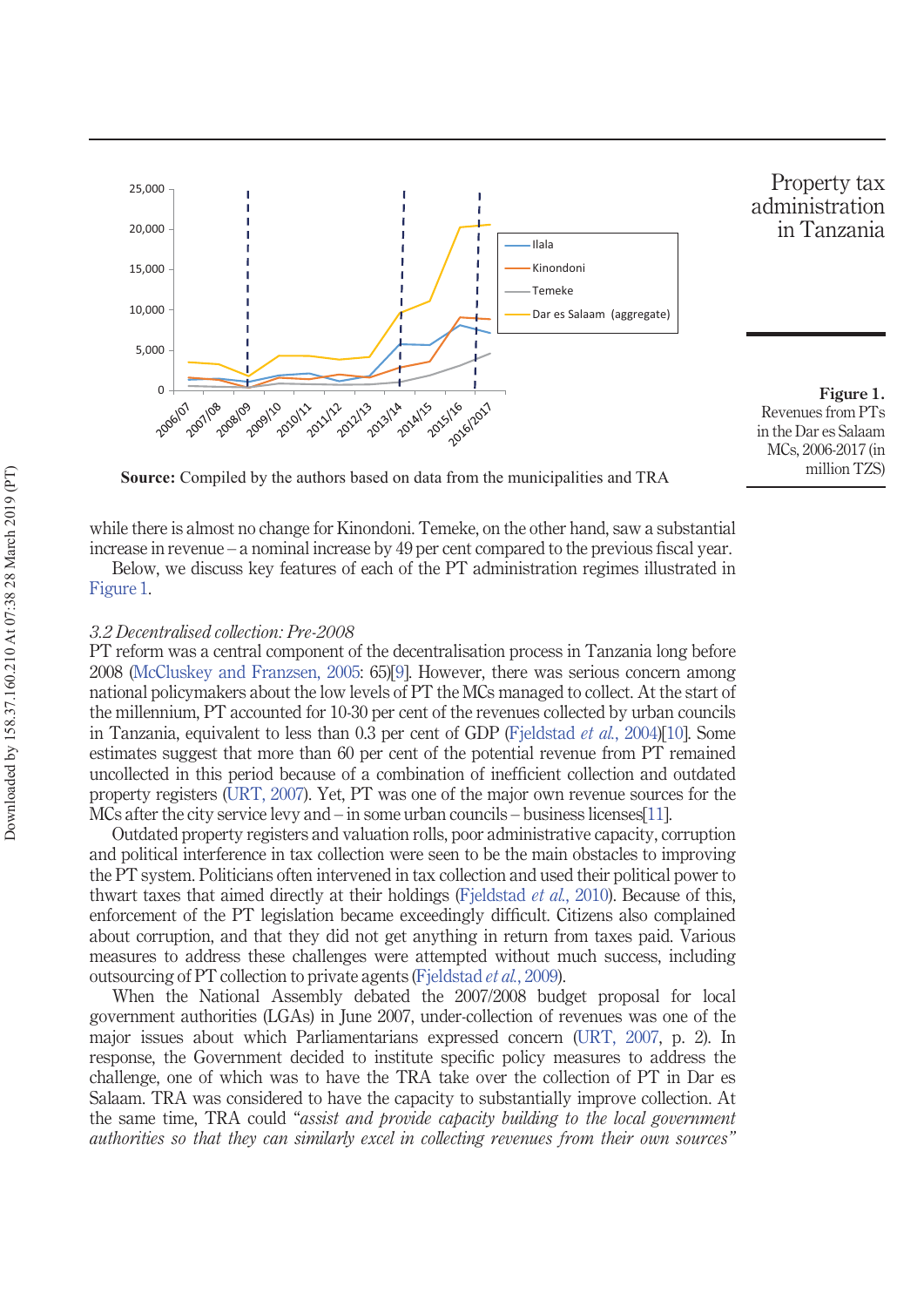(ibid. 3). Dar es Salaam was chosen as a test case since it is the largest urban area in Tanzania and "the hub of ratable properties in the country" (URT, 2007, p. 2)[12].

#### 3.3 Centralised collection: 2008-2014

Following the Government policy directive, a committee to establish mechanisms for the implementation of the reform was appointed in July 2007 (URT, 2007). The committee was composed of representatives from the TRA and the Prime Ministers' Office Regional Administration and Local Government (PMO-RALG). After reviewing the relevant legislation, the committee recommended a set of measures to be put in place before TRA could take over the PT collection on behalf of the three municipal councils in Dar es Salaam, i.e. Ilala, Kinondoni and Temeke[13]. Since the existing laws did not allow TRA to collect PT on behalf of the LGAs and the LGAs to appoint TRA as their agent for that purpose, legislation had to be amended. The proposed amendments were passed by the National Assembly in July 2008[14]. In addition to enhancing revenues, TRA was mandated to do capacity building on revenue collection in the three Dar es Salaam MCs. The mandate was for a period of five years, starting July 1, 2008[15].

TRA's approach to PT collection rested on modern principles of tax administration, including cash-less collection, ease of payment, and sound reporting and monitoring systems. The cash-less collection system was one of the notable changes introduced by TRA. Previously, PT was collected by municipal revenue officers in cash or by taxpayers depositing payments at the municipal treasury office. This practice enabled embezzlement and corruption (Fjeldstad et al., 2010). TRA, however, required taxpayers to have a Tax Identification Number (TIN), when depositing their tax bills in a specified bank branch[16].

TRA also piggybacked on collection of PT within their existing block management system[17]. The system consisted of existing TRA teams with additional responsibility for PT collection. These teams were assisted by two revenue collectors from the respective MCs. This type of on-the-job training was seen as a mechanism for capacity building of municipal staff, in accordance with TRA's mandate for the intervention.

The MCs and some foreign donors saw centralisation of PT collection as an attempt by the Government to halt the decentralisation reform that started in 2000. The ambiguous justification for the PT reform contributed to generate distrust between the MCs and TRA (Section 4), and affected both the design and the implementation of the PT reform.

#### 3.4 Re-decentralisation: 2014-2016

In February 2014, the government announced that PT collection should be returned to the MCs. This occurred after extensive lobbying by the MCs, supported by ALAT, but without previous consultations with the TRA. The MCs took effectively over the administration of the PT. In interviews, municipal staff and councillors expressed that they strongly believed that collection by the municipality would be far better than that of TRA[18]. They argued that since the municipality knew it was collecting the money to finance its own budget this would motivate its efforts to meet the revenue target. In the municipal staffs' opinion, the redecentralisation of PT administration was "*a perfect move*".

Noticeable in Figure 1 is the major increase in revenue in monetary terms after the redecentralisation of the PT collection in February 2014. By looking at this trend, one might thus conclude that a decentralised PT administration offers the most promising results. However, this conclusion is premature and not supported by experiences from the Dar es Salaam MCs. If decentralisation was the only reason for the sharp increase in revenue collection after 2014, then we would have expected a higher trend in revenue collection before 2008 when PT collection was also decentralised. However, PT collection was flat and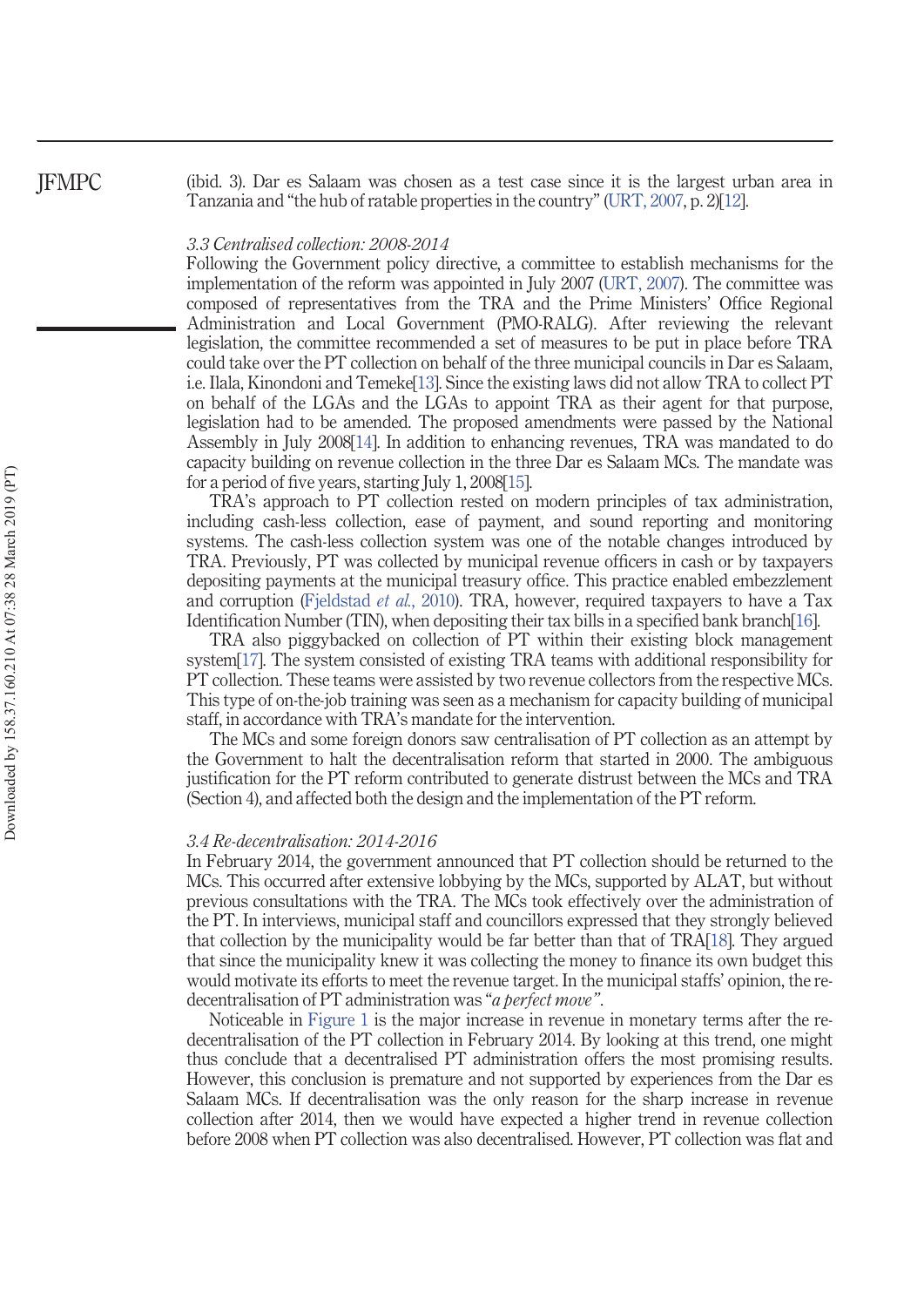at low levels before centralisation in 2008/2009 for Ilala and Temeke and declining for Kinondoni. Further, the figure shows that the increase in revenue collection for all the MCs started at the end of the first centralisation period in 2012/2013. This indicates that the sharp increase in 2014 may not be because of decentralisation *per se*, but to a combination of policy and administrative measures at both local and central levels. For example, mass registration and valuation of properties were particularly important after the re-decentralisation in 2014, based on a geographic information system (GIS) platform[19]. In the first year after the introduction of the new system in Dar es Salaam in 2014/2015, more than 270,000 properties had been registered in Kinondoni MC – a huge increase from the 160,000 properties of the old system. In Temeke more than 100,000 additional buildings were registered[20].

Other factors that are specific to the MCs may also have contributed to the increase in reported revenues after re-decentralisation in February 2014. First, the MCs introduced electronic and mobile phone-based money payment systems that simplified tax payment and made it more transparent. Kinondoni MC started to use subward (mtaa) leaders to notify property owners and collect the tax. Kinondoni also introduced an incentivised system where 14 per cent of the collected PT was returned to the respective wards. Interviews with treasury staff in the MCs indicated that the motivation to succeed and to collect more than what TRA had managed, was strong after re-decentralisation.

In addition to policy and administrative measures taken by the MCs during the redecentralisation period (2014-2016), some changes that already started during the centralisation period (2008-2014) may have contributed to the increase in revenues starting from 2012/13. New measures such as investments in new collection methods, including tax payments via banks, were introduced by TRA. The MCs continued the bank payment system that had been introduced by the TRA.

#### 3.5 Re-centralisation: 2016

In June 2016, the Minister of Finance announced (in the Budget Speech for 2016/17) that the administration of PT in the whole country should be transferred from the local government authorities to the TRA (URT 2016a: 21, para 31)[21]. This shift implied that TRA would be responsible for all aspects of PT administration, including registration of properties, valuation, rate setting, collection and enforcement. The Minister emphasised that the "[...] Government is determined to increase and strengthen domestic revenue collection through several measures". According to the Minister, this decision, effective from 1 July 2016, was based on TRA's experience in revenue collection and their existing tax collection systems and coverage across the country. Lessons learned from other countries like Ethiopia and Rwanda were also taken into account (ibid., p. 22, para 32). The Minister emphasised that the decision "reflects the Government's view that local government authorities did not reach the revenue targets because of inefficient PT collection compared to the available potential" (URT 2016a: 12, para 17). Against the background of the improvements in PT collection achieved by the MCs after the re-decentralisation in 2014 (Figure 1), this last statement appears not well substantiated. Following some preparatory arrangements, TRA started collecting PT from 1 October 2016 in 30 municipal councils, and from 1 July 2017 all over the country (URT, 2017).

The return of the PT administration to the TRA took the MCs by surprise. In interviews, municipal staff and representatives from ALAT expressed disappointment and questioned the foundation of the Government's decision[22]. They argued that the re-centralisation was based neither on an assessment of what the MCs had achieved with respect to revenue enhancement since early 2014, nor on the challenges experienced during the previous period 2008-2014 when TRA collected the PT.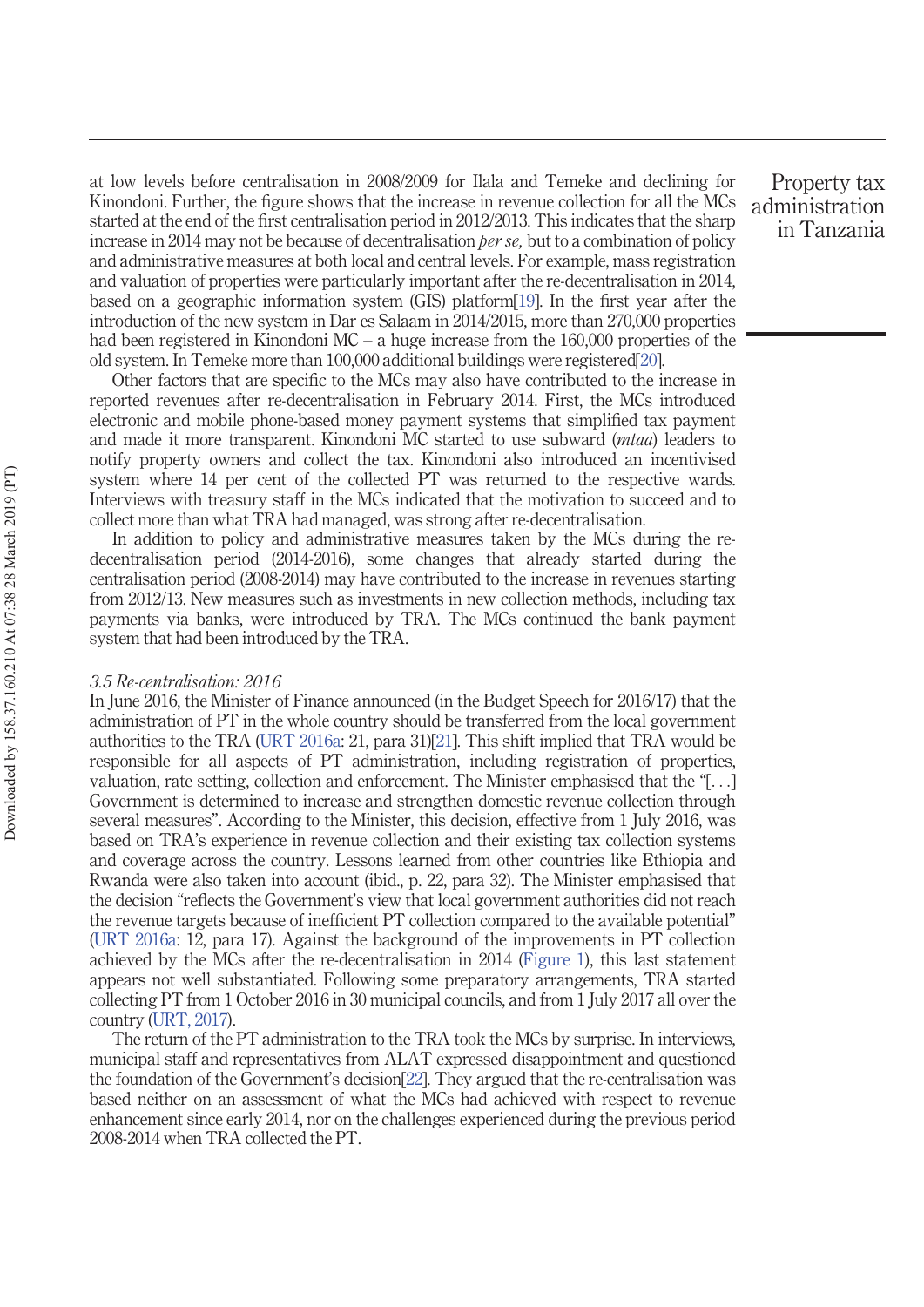According to the TRA, there was a major drop in revenue collection during the first three-quarters of the fiscal year 2016/2017[23]. The poor collection during this period hardly reflects ineffectiveness from TRA, but rather inadequate time for preparation and capacity building[24]. Also, the transition period for the handover of collection from the MCs to the TRA was very short. The normal deadline for paying PT is the end of the fiscal year, i.e. 30 June. TRA extended the deadline, without penalties imposed, until the end of August 2017[25]. Tax campaigns, using newspapers, TV and public meetings, targeting property owners were also initiated by TRA. These activities contributed to an increase in reported revenues for the last quarter of the fiscal year.

In the next section, we examine challenges of implementing PT reforms in Tanzania during the period 2008-2017, with a particular focus on factors that affected cooperation between the TRA and the MCs.

#### 4. Policy implementation under stress: factors affecting inter-agency cooperation

The success or failure of policy implementation strongly depends on the interaction among agencies involved in the process (Winter, 2006). Effective policy implementation requires that those responsible for implementation have a mutual understanding of the objectives of the policy, their respective roles and what is expected of them. To ensure sound working relations between the actors, it is vital that rules and standard operating procedures are in place that describe what one should do, when to do it and how to do it. A "sound working relationship" in this context means a relationship based on trust and reciprocity, which thereby contributes to reduce the transaction costs (Putnam, 1993). In a developing country context, like Tanzania, resource and capacity constraints are likely to affect the technical design of the reform, and the incentives of the involved agencies to cooperate (Grindle and Thomas, 1990, 1991). Following the conceptual framework of implementation research, this section examines four factors that may have affected the interaction between the MCs and the TRA, with implications for the implementation of the PT reforms discussed above:

- $\bullet$ mutual understanding of the objectives;
- mutual understanding of roles and expectations;
- $\bullet$ technical design; and
- $\bullet$ resources.

#### 4.1 Mutual understanding of objectives

The overarching objective of the reform in 2008 was to enhance revenues from PT, based on an argument by the central government that the MCs were underperforming. The management of the MCs, however, were dismissive of the under-collection argument and said it was a case of "misinformation" to the Prime Minister in the first place[26]. They questioned the rationale behind the reform. Local government politicians, on the other hand, expressed that they saw a need to increase revenues. However, after the implementation of the reform many changed their views on TRA's capability to achieve the objective. An elected councillor in one of the MCs expressed his frustration as follows:

Even though the council were not involved in making the decision, we did not object to the directives from the Prime Minister's office because we thought that the revenue would increase, which is a benefit to the council in terms of financing the planned activities. If only we knew that things would turn to be bad like they are now we would have objected[27].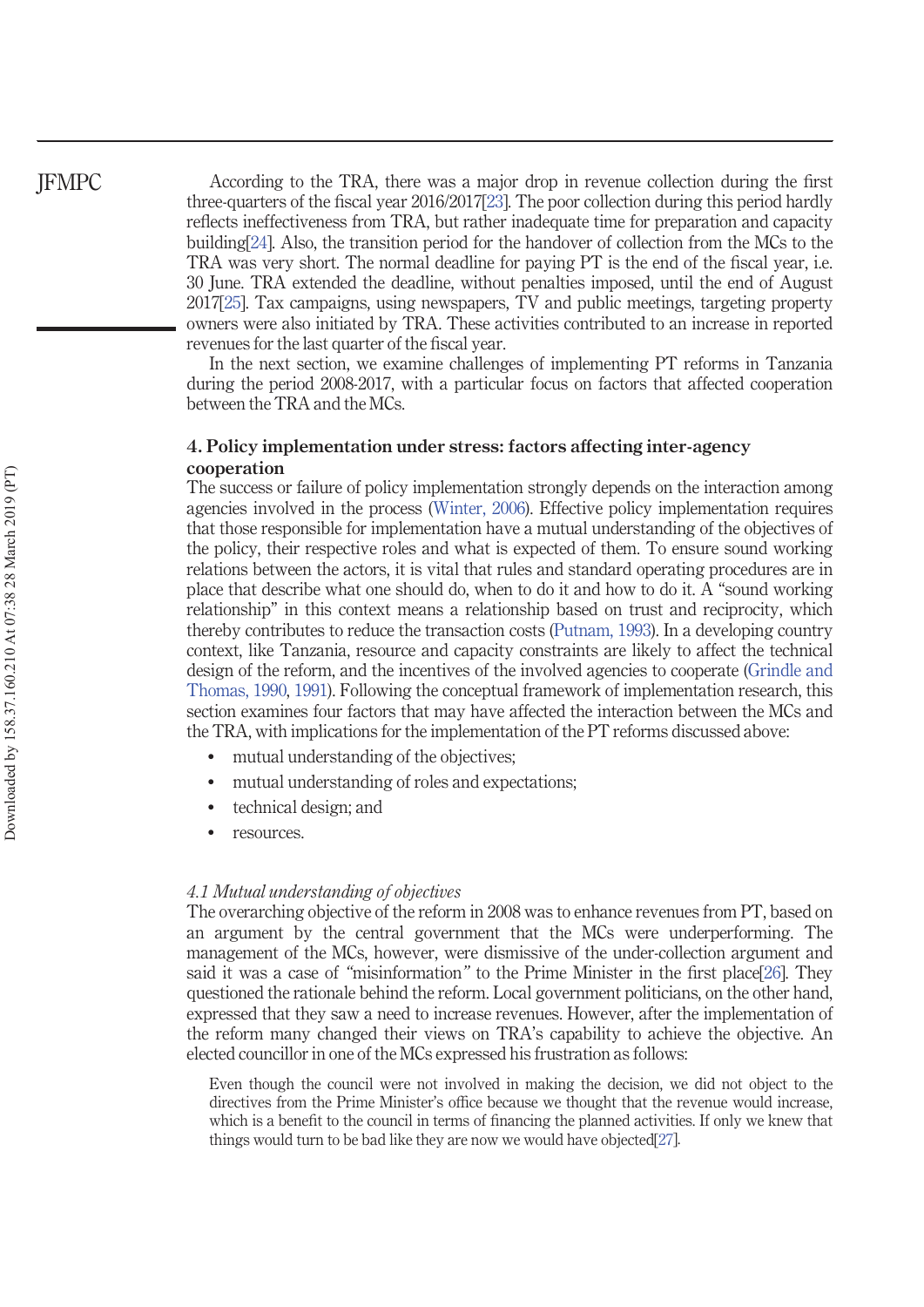TRA, on the other side, considered the revenue targets set by the MCs' to be unrealistically high and difficult to achieve. TRA further found that the PT exemption regime was quite arbitrary and random.

Although revenue enhancement was stated as the overarching objective of the reform, the centralisation of PT collection was seen by the MCs as an attempt by the Government to halt the decentralisation reform, which started in 2000 (Section 3). The aim of the decentralisation reform was to create more autonomous Local Government Authorities (LGAs) by devolving political, administrative and financial decision-making powers and duties from the central to the local government levels (URT, 1998). Strengthening local governance and financial management were considered essential to achieve this objective (URT 2009a, 2009b). In interviews, World Bank staff made it clear that they perceived the move to transfer PT collection to the TRA to be in conflict with the stated objectives of the decentralisation reform[28]. Consequently, the World Bank stalled further funding of the valuation and assessment of properties in Dar es Salaam. The Bank's position was communicated to both the national government and the MCs. The Bank only resumed its support to the property valuation project after reaching an agreement with the central Government and eliciting assurances that the Government stayed committed to the decentralisation reform.

Ambiguity behind the justification of the PT reform in 2008 and suspicion by some stakeholders that it would undermine the broader decentralisation reform contributed to distrust between the MCs and the TRA from the very start of the initiative. This lack of trust affected negatively both the design and implementation of the reform. The amended laws placed the administrative authority of tax collection with TRA. Policy-related decisions in terms of setting rates or declaring an area rateable and granting exemptions were kept with the LGAs. PT collected by the TRA should be credited into a special local government authority account and remitted to the respective municipality in a manner agreed upon by the parties (URT, 2008: Section 10). TRA should also submit a monthly report to the LGAs on the amount collected. The MCs feared they would lose revenues from the PT until they started receiving regular remittances by the TRA. This is probably also the reason why TRA could not undertake the whole mandate granted by the amended Financial Laws Act of 2008, and was ring-fenced into a relatively smaller mandate. Senior TRA-officials interviewed in 2011, argued that this gap between the legal mandate and the practice under the new arrangement was a result of "political dynamics at play between the Ministry responsible for local governments and the involved municipalities"[29].

It was well received by the MCs that the administration of the PT was returned to the MCs in 2014. An elected councillor in one of the MCs, expressed this as follows:

Re-decentralisation of property tax administration is a perfect move. From the time TRA started to collect property tax revenue deteriorated. I strongly believe that the collection by municipality will be far better than that of TRA. First and foremost is that the municipality knows that it is collecting the money to finance its budget so all efforts will be instituted to meet the target[30].

TRA's reaction to this change was a combination of resignation and frustration. According to a senior TRA officer, "all municipalities are very happy about re-decentralisation of PT collection [in 2014] because right from the start when TRA took over they were disappointed"[31]. He argued that the MCs "have been trying to make tricks so that TRA is perceived inefficient". "For example," he said, "when TRA took over, all municipalities set larger targets to TRA year after year despite the fact that the tax base remained the same." TRA held the view that the disputes with the MCs were because of misunderstandings. A Regional Committee was formed to discuss differences between them and come up with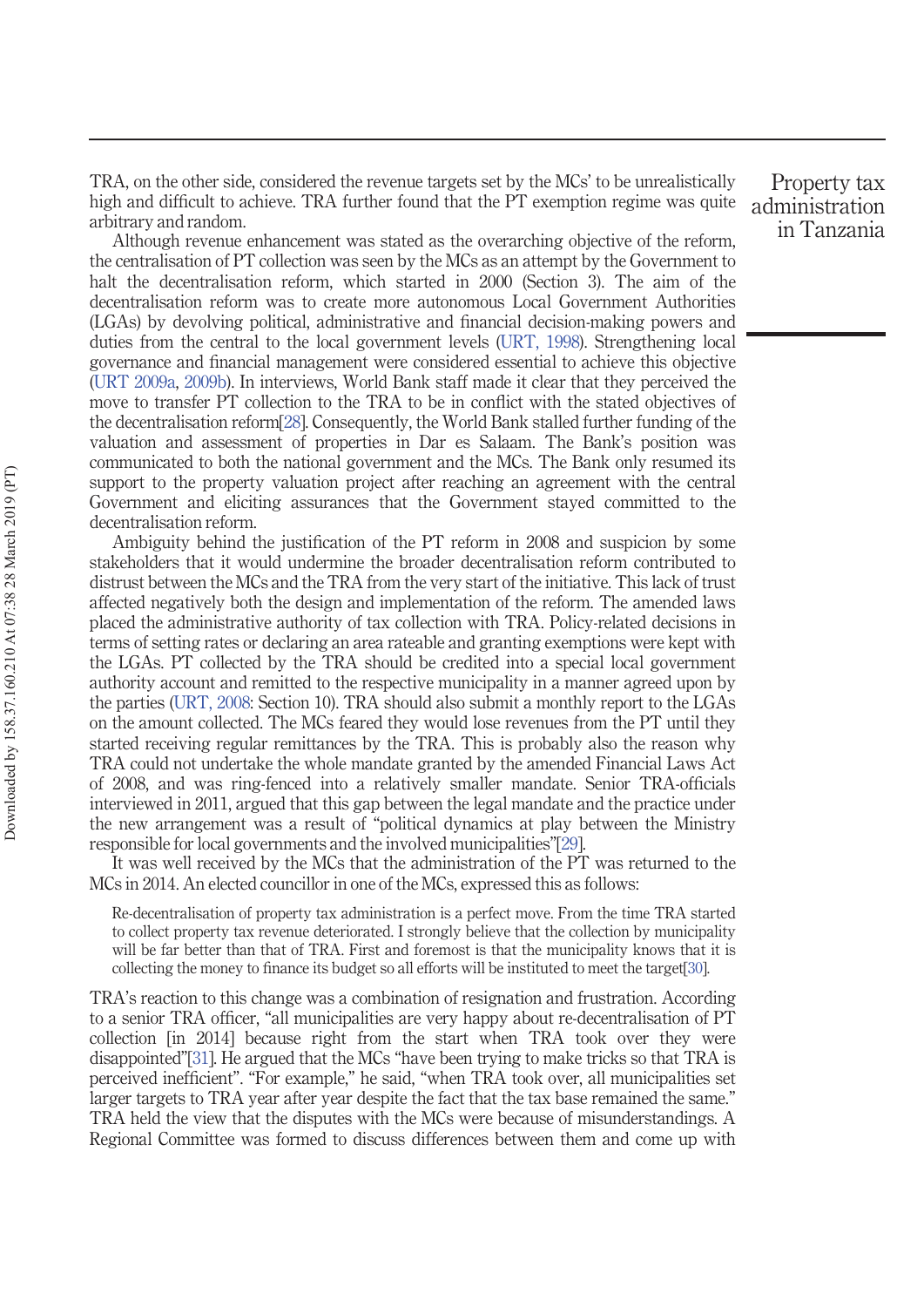solutions. Discussions were going on when the Government announced that TRA should return PT collection to the MCs. Although TRA did not receive a formal notice from the Government, the agency stopped collecting PT in January 2014. Remarkably, the top-down reform approach by the Government was repeated when PT collection again was centralised in 2016. According to representatives from ALAT and the MCs in Dar es Salaam, they were neither consulted nor informed by the Government about the decision until it was announced by the Minister of Finance in the Budget Speech in June 2016 (URT 2016a)[32].

#### 4.2 Mutual understanding of roles and expectations

There were teething problems with the PT collection arrangements during the first centralised period 2008-2014. Both the MCs and the TRA staff perceived the other part as being non-cooperative. The municipality officials were apparently not comfortable with the new arrangement. According to TRA officers interviewed, this was reflected in the MCs' hesitance to share information about taxpayers and by setting high budgetary targets for PT collection without consultations with TRA. The MCs felt they had been unfairly treated by the Government's decision to centralise the PT collection. There had been limited prior consultations at the political and bureaucratic levels about the new arrangement. Local councillors also lost a fair amount of rent seeking opportunities, which may have contributed to their resistance.

TRA officers involved in authoring the legal amendments and tax officers who were in charge of implementing the reform, explained in interviews that consultations and communication between the TRA and the MCs were weak while initiating and rolling out the reform[33]. They argued that consultations would have helped create a broader consensus for the reform and thus avoided future disputes. In this case, consultations could have been beneficial for two reasons: First, they could have contributed to broaden the ownership of the reform and ensure its sustainability. Second, they could have alleviated apprehensions by MCs and some foreign donors that the reform was an intentional step taken by the Government to roll back the wider decentralisation initiative. This critique might have been one factor contributing to returning PT collection to the local government authorities in 2014. ALAT and the LGAs also managed to sell in the argument to the Government that TRA was not performing, even though collection started to increase in 2013 (Figure 1).

The absence of real and substantial consultations led to distrust and political "games" that contributed to dilute the implementation of the reform. One lesson that emerges from this experience is that tax policy reforms that require the involvement of different agencies need to be based on inclusive consultation from the very beginning. The alternative is negotiations at some later point or during implementation that might affect the reform in unintended ways and distort the whole intervention.

During the decentralised period 2014-2016, there was hardly any interaction between TRA and the LGAs regarding property taxation. The MCs retained their power to register and value properties, and took over collection and enforcement of PT from the TRA, (Section 3). As illustrated in Figure 1, revenue collection during this period dramatically increased. On this background, we may ask why the administration of PT again was centralised in 2016, and this time it included MCs all over the country. What was the rationale behind this decision by the Government? One hypothesis that derives from studies in some other African countries is that this is a way the government can cripple the finances of opposition led MCs (Cameron, 2014; Lambright, 2014; Resnick, 2014). A closer look at the context in Tanzania indicates that this might not be the case. The majority of the MCs in Tanzania are governed by the ruling party. In addition, the Government chose to centralise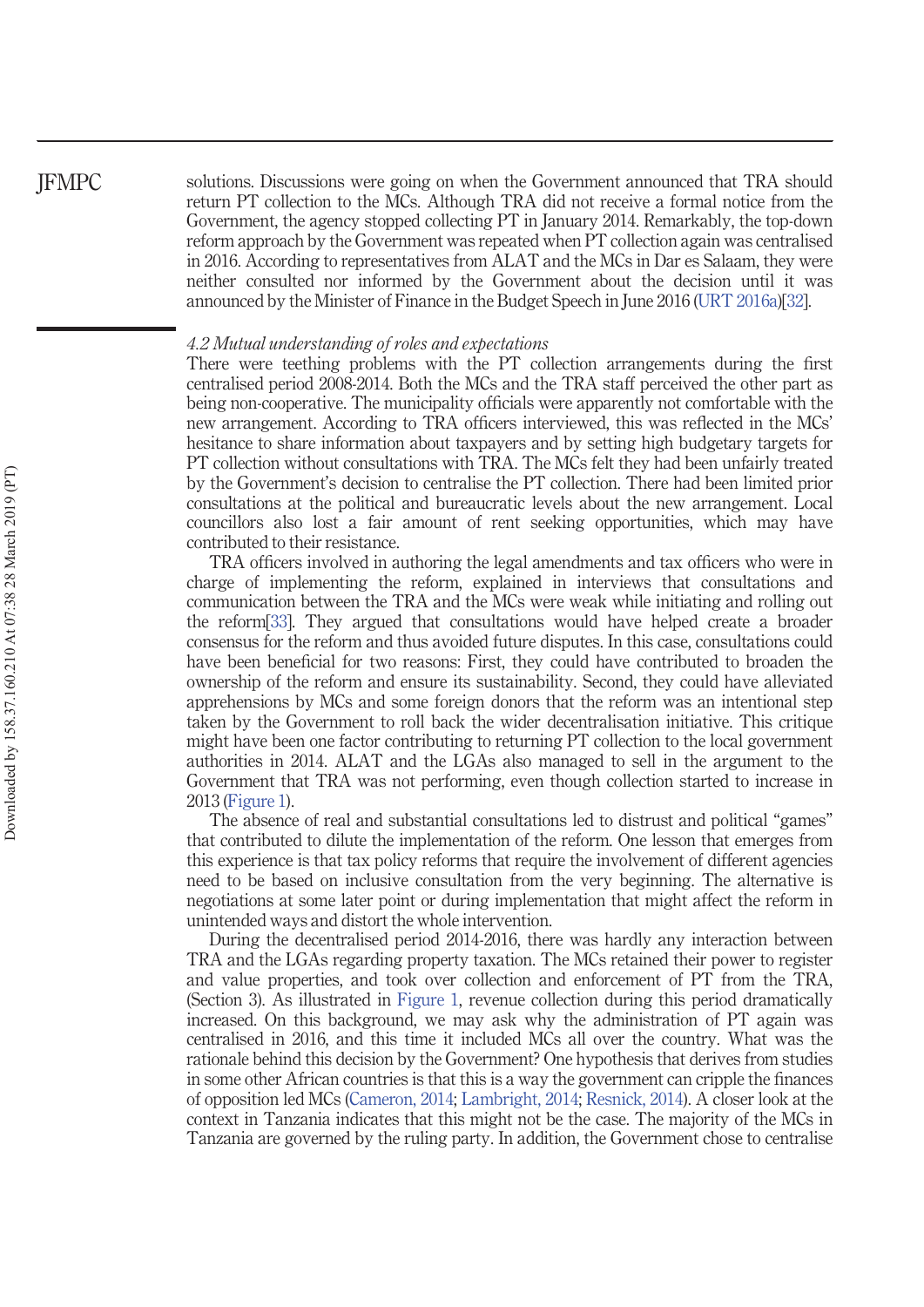PT and not the city service levy, which generates more revenues based on companies' turnover[34]. However, we cannot rule out that that the Government seeks to control all LGAs, including those run by the ruling party. According to some observers, the current Government seems intent on controlling all opposition whether from inside the ruling party or from the opposition (Anyimadu, 2016; Paget, 2017). This drive towards centralisation in general, seems to be based on an ideology that this will lead to better development outcomes for the country, even though this contradicts the decentralisation by devolution politics that still exist on paper.

Property tax administration in Tanzania

#### 4.3 Technical design

According to the legislation, periodic property evaluations, including registration and valuation of properties, should take place every five years. These assessments are to be conducted by professional assessors. However, before 2008, in spite of the rapid economic and population growth, property assessments had not been undertaken for over a decade (McCluskey et al., 2003; McCluskey and Franzsen, 2005). The legislation provides for continuous assessment through in-house assessors, which was not conducted because of capacity constraints in the MCs. This was compounded with the problem of property use verification (whether residential or commercial) and whether multiple properties existed (high rises in place of older single-story houses). Consequently, tax bills were grossly undervalued. This is reflected in the tax appeal statistics. Although an "appeals" system was in place, the authorities did not receive a single appeal where a property owner disputed an assessment, since they already were very low[35]. Because the collection and enforcement system was so lax, rather than taking the time and effort to appeal, it was easier and more rational for taxpayers not to pay the PT liability.

When TRA took over collection in 2008, the involved TRA officers thought it would be easier to move to a regime of "self-assessment" without contravening any relevant law. According to TRA, this measure could potentially boost PT revenues of the MCs by two to three times. The Attorney General concurred with TRA's interpretation of the law. However, the Ministry responsible for local governments did not allow for this change. TRA also proposed a flat annual rate of TZS 10,000[36] for poor house owners, which again was not approved by the ministry. It appears that the TRA repeatedly tried to get into tax policy and more substantive administrative issues, but was being rebuffed by the Government. The Government seemed determined to make the whole arrangement ring-fenced, limiting TRA to the mechanical tasks of tax collection and enforcement. One notable change introduced by the TRA was that no transactions of tax payment should take place in cash. It was expected that cash free transactions would make corruption a more difficult undertaking since the direct interaction between collectors and taxpayers was removed. This move was also expected to enhance compliance since the payments went straight into the designated account, not benefiting corrupt officials. Combined, these effects were expected to reduce collection costs. The MCs, however, complained about this new cash free system of payment and reported the "inconvenience" that this system was causing to taxpayers from rural areas who "ended up spending more money staying in the city, trying to pay the tax, compared to the amount of the tax itself"[37].

One lesson from implementation research, is that policies are more easily contested when the change they imply are highly visible, for example in terms of costs, either to specific stakeholders or to the public in general (Grindle and Thomas, 1990, 1991; Ferraro, 2008). In this case, the cashless payment system that TRA introduced implied lost rent seeking opportunities for some stakeholders, including local government tax collectors and councillors. Among the arguments used by the MCs for re-decentralisation, was that the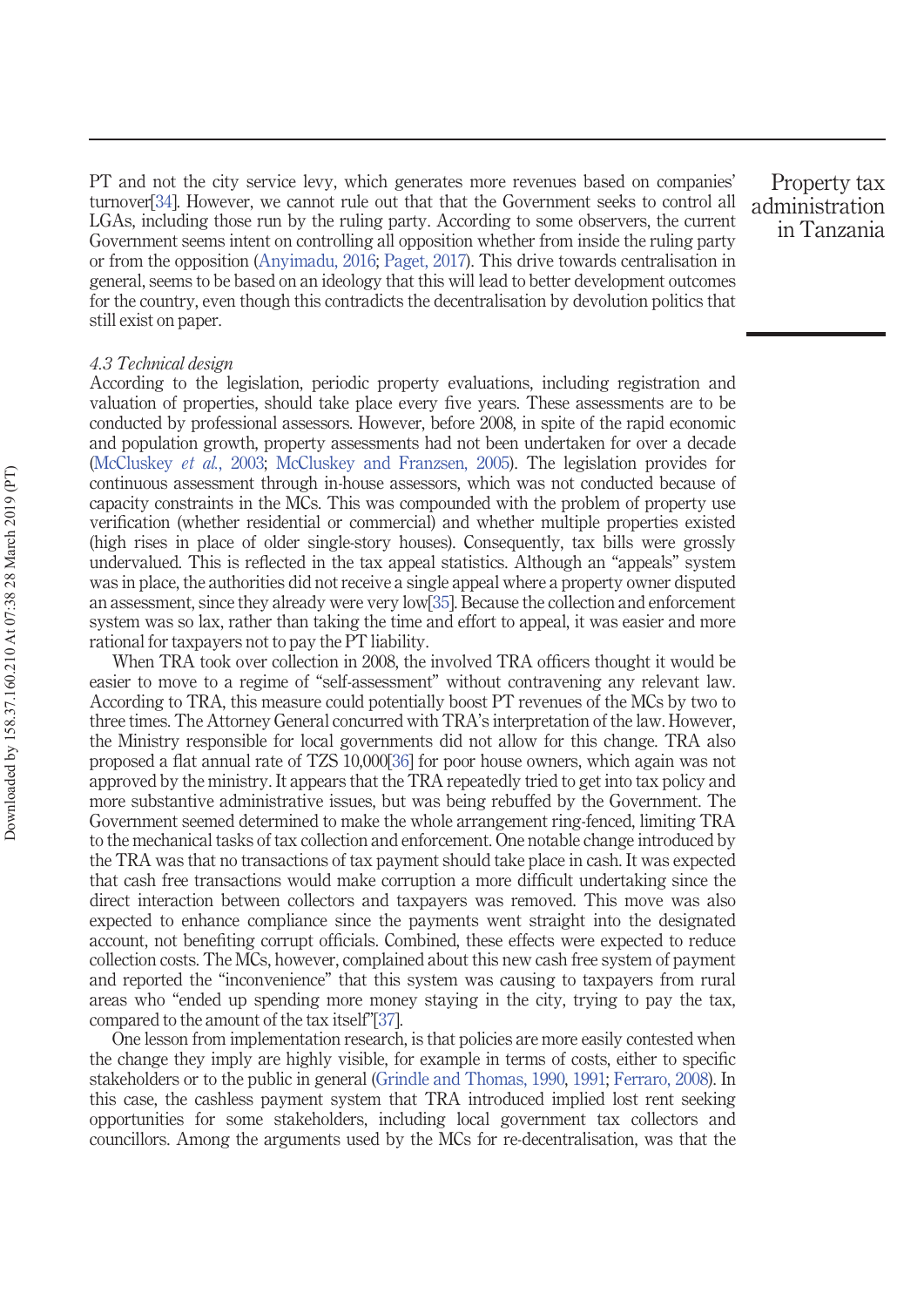payment system introduced by TRA was inflexible and imposed unnecessary additional costs on taxpayers. Interestingly, after the MCs again had taken over the collection of PT in Dar es Salaam in 2014, they adopted some of the collection and payment schemes introduced by TRA, including payment via banks, which reduced the opportunities for corruption because of less direct interaction between taxpayers and collectors.

#### 4.4 Resources

Policymakers and public managers need a certain amount of resources to enable implementation and eventually address counter reactions against the reform (Ferraro, 2008). Constructive working relations between organisations require that the involved agencies have incentives to collaborate. Resource and capacity constraints are likely to affect the technical design of the reform, and the incentives of the involved agencies to cooperate. Grindle and Thomas (1991) distinguish between 'political resources' and 'bureaucratic resources'. Political resources refer to the support the reform can mobilise from the political leadership. Bureaucratic resources include financial, managerial and technical resources.

Implementation of the Tanzanian PT reforms has been affected by both political and bureaucratic resources, but with different implications at different times. The first centralisation reform in 2008 was supported by the Government, who perceived that TRA had the required capacity to effectively enhance revenues from PT. Yet, the support was half-heartedly. TRA did not receive additional resources to accommodate the task of collecting PTs. Further, TRA only got responsibility to collect and enforce taxes on behalf of the MCs, while the MCs remained in control of other administrative aspects of property taxation, such as property registration and valuation. This may reflect that the Government was divided between "centralists" and "decentralists". The unclear signals from the Government on the respective roles and responsibilities of the TRA and the MCs in relation to the PT regime, contributed to the distrust between the MCs and TRA that characterised the period 2008-2014. Although the top-down reform approach was repeated when the PT regime again was centralised in 2016, the Government then was much clearer in the policy formulation and amended legislation, and gave TRA full responsibility for administering the tax.

While the MCs could allocate additional bureaucratic resources in the form of finances and technical support to PT collection during the decentralised period 2014-2016, TRA did not receive any additional resources neither in 2008 nor in 2016. Although the amended law in 2008 stipulated that TRA would be charging the MCs a collection fee to cover its costs, it decided not to do so. There were two reasons for that: First, to avoid conflicts with the MCs that already were questioning the arrangement, TRA decided to wait and eventually start charging until the agency was able to convincingly demonstrate collection effectiveness. Second, it appeared that TRA had not adequately budgeted for the staffing time and resources it needed to allocate to PT collection. Some TRA officers interviewed held the view that since TRA was an agency of the state it was already funded by the Ministry of Finance[38]. They argued that TRA should not "earn money" on a task the agency was mandated by the Government to do, although it implied extra administrative costs for the agency. Furthermore, it was important for TRA's management to maintain the reputation of the organisation as efficient and effective in the national context.

When PT administration was centralised again in 2016, TRA established a unit within the Domestic Revenue Department responsible for PT collection (URT, 2017: 27, para 39). The unit is severely under-resourced, however, when it comes to staffing and working tools. By May 2017, the legislation regulating TRA's administration of PT was incomplete. Deadlines for PT payment were partly ruled by local government by-laws, which differ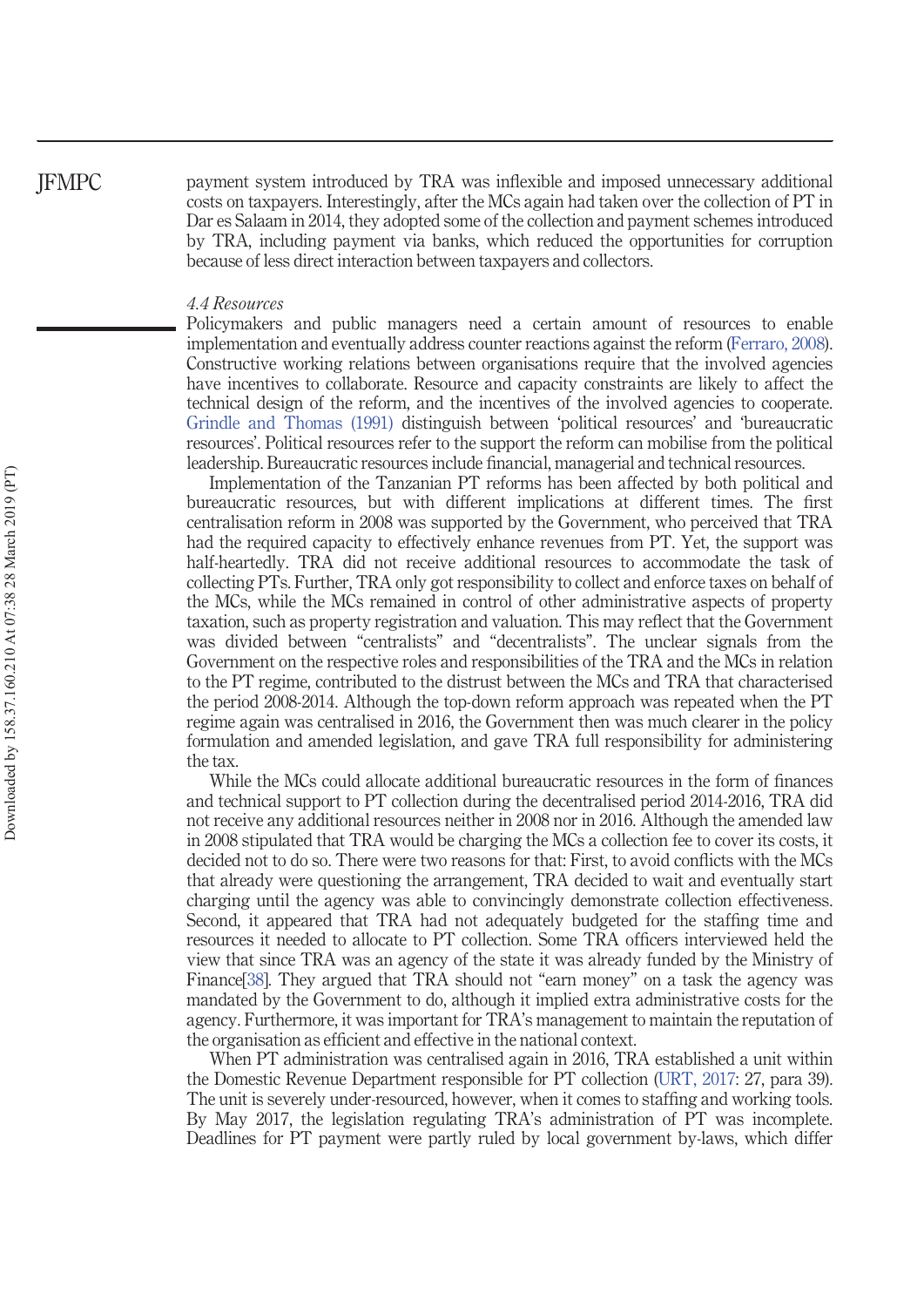across the country. Property registers have major gaps. According to TRA-staff, between 30 and 50 per cent of the properties in most MCs are not registered[39]. The opportunity to evaluate and draw lessons from the experiences of the previous period of centralised collection was missed. It is likely that the new PT regime would have benefited from being piloted in a handful of LGAs to assess its viability before the nationwide rollout to all MCs and transfer of full-scale duties to the TRA.

Property tax administration in Tanzania

#### 5. Concluding remarks and policy implications

In this paper, we have examined experiences with different PT administration regimes in Tanzania during the past decade. We have shown that the roots of many of the implementation problems experienced are found at the policy formulation stage, reflected in ambiguous objectives, unclear procedures and inadequate means to implement the reforms. Two lessons of broader relevance are highlighted. First, institutional trust matters for policy implementation. The study demonstrates that the PT reforms have been highly political processes reflected in distrust and poor cooperation between involved agencies. The topdown driven reform processes, ambiguity related to the rationale behind the reforms, and lack of consultations with respect to roles and expectations have acted as barriers to sound working relationships between the MCs and the TRA. Second, administrative constraints, reflected in poor preparation, outdated property registers and valuation rolls, and inadequate incentives to cooperate hampered the implementation of the reforms.

The study further shows that TRA has been a catalyst for improvements in collection methods at the local level by introducing new digital technologies. TRA has also contributed to reduce the degree to which local elites are able to evade PT. A centralised system may also improve the chances that taxpayers will receive consistent treatment, independent of where in the country they are located (Mikesell, 2007, p. 63). However, in contrast to the municipal staff, TRA has limited knowledge about the local PT base. Inadequate statistical information on the PT base and revenues is a severe constraint. TRA depends on information collected at the local government levels to develop the property registers. This requires support from particularly the ward offices. However, according to officers in TRA's PT Unit, the ward officers have no incentives to cooperate with TRA[40]. In addition, TRA is not well placed to connect PT compliance with improved local services. These observations suggest that creating more constructive working relations between the central government's and the MCs' revenue administrations could be a catalyst for more effective collection of PT.

Improved cooperation, coordination and exchange of information between the involved agencies are likely to be important measures to make the current centralised PT system work. It is not without reason that the Minister of Finance in the Budget Speech, delivered to the Parliament 8 June 2017, said:

I urge all stakeholders, including property owners, council officials, district commissioners and TRA officials to work hand in hand in fulfilling this important task for development of our communities and the nation at large" (URT, 2017: 27, para 40).

In practical terms, measures to improve intra-governmental cooperation could be established by linking the basic revenue administrative components, including maintenance of property registers, billing and enforcement, with other revenue sources such as business permits, house rents, land rents, and user charges, for instance, water and electricity. Effective policy implementation of such measures would require that the involved public agencies develop a mutual understanding of the objectives of the policy and their respective roles. It is therefore vital that legislation and standard operating procedures are in place.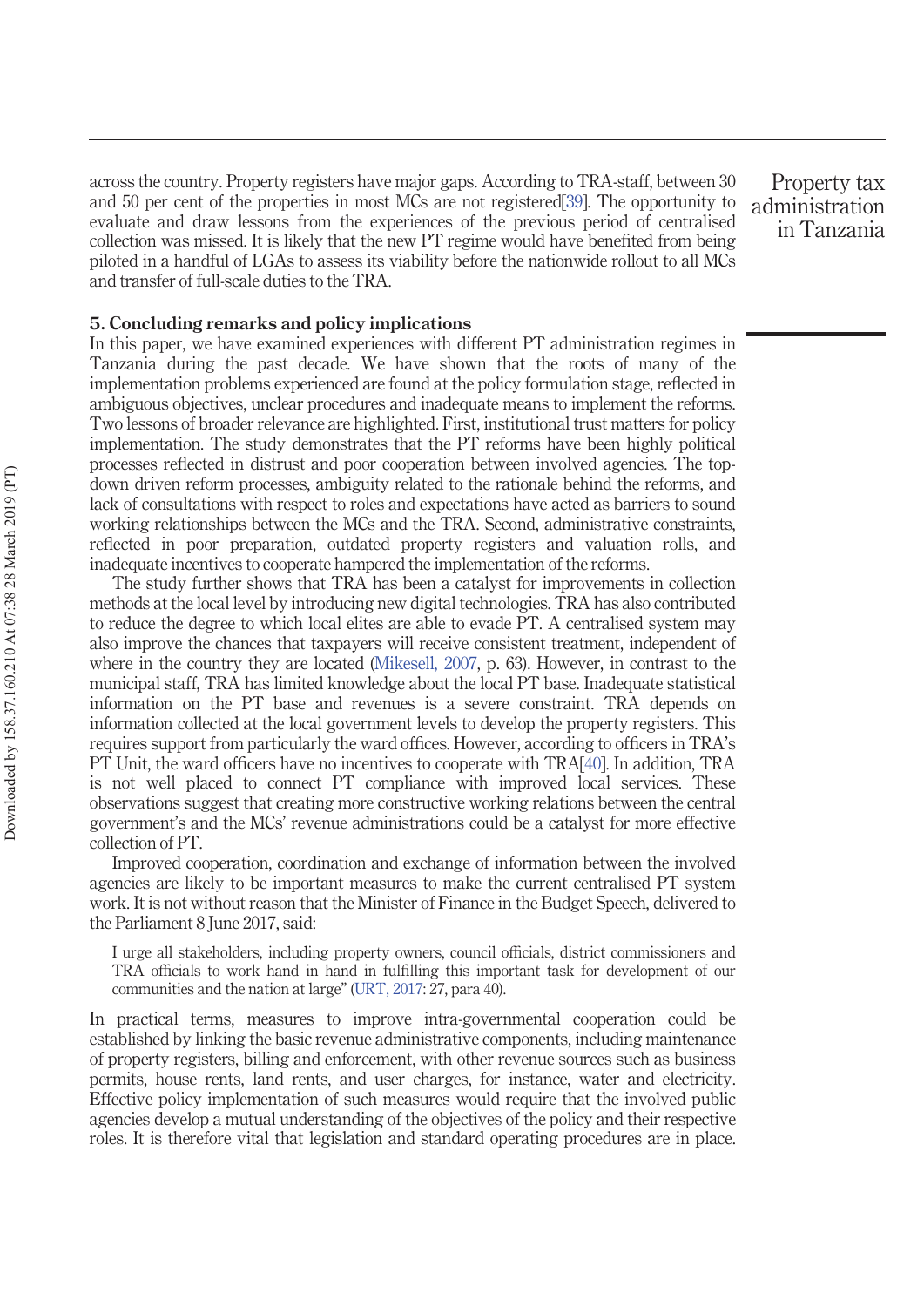Further, to make the current centralised PT administration system work, the MCs must be given incentives to support and cooperate with the TRA. This would require modalities for how much of the collected revenues should be transferred to the MCs to secure predictable funding of their activities.

#### Notes

- 1. Mikesell 2007 provides some examples of cooperative administration where core functions of tax administration, such as taxpayer registration, assessment, collection, enforcement and appeals, for particular taxes are divided among national and sub-national tax authorities according to technical competencies. His article focuses on advantages and disadvantages with central or subnational tax administration, respectively, based on a review of international experiences.
- 2. Cooperation has a number of synonyms, such as coordination, collaboration and coherence (Lægreid et al., 2014: 4). It can be defined as "the purposeful alignment of tasks and efforts of units or actors to achieve a defined goal" (ibid.).
- 3. Until end 2015, the ministry responsible for Regional Administration and Local Government (RALG) was part of the Prime Minister's Office (PMO-RALG). Since 2016 it is in the President's Office (PO-RALG).
- 4. See Crosby (1996) for a review of the literature on organisational challenges of implementing policy changes.
- 5. See Bahl and Bird (2008); Bahl et al. (2010); Bird and Slack (2007); Kelly (2000).
- 6. Data provided by the TRA's Research, Policy and Planning Department (10 September 2018). The data do not include other property related taxes collected by the central government revenue administration, such as tax on rental income and property transfer fees.
- 7. There is no official statistical information at the national level on property tax revenues and other characteristics of the revenue base (Ahmad et al., 2017). Central government reports rely on information collected at the local government level. Since there is no standardised way to compile and report sub-national revenue data across the country, the comparability and quality of the information suffer. The three municipalities in Dar es Salaam, however, apply similar reporting systems. Since they are better resourced, it is likely that the quality of the Dar es Salaam data is better than for most other LGAs. In Figure 1, we report revenues in nominal terms, similar to the way the data were reported by the MCs until 2016, and thereafter by the TRA.
- 8. The financial year in Tanzania runs from  $1<sup>st</sup>$  July to  $30<sup>th</sup>$  June.
- 9. The local government reform agenda in Tanzania began in 1996 and was aimed at streamlining central-local government relations within the broader context of public sector reforms with the ultimate goal of improving service delivery. This agenda was translated into a government policy on decentralisation by devolution (D by D) and promulgated in the *Policy Paper on Local* Government Reform in 1998 (URT 1998). Implementation of the Local Government Reform Programme (LGRP) started in 2000.
- 10. As noted above, in fiscal year 2015-16, PT accounted for the equivalent of 0.16 per cent of GDP. The drop since 2000, is partly related to the rebasing of the national accounts in 2014, where the GDP figure increased by a third, and the aggregate tax-to-GDP ratio dropped substantially from around 18 per cent in 2013/14 (URT 2014) to 12 per cent in 2014/15 (URT 2015).
- 11. The City Service Levy is levied as a fixed percentage on the firm's turnover (0.1% of turnover for the bank/financial sector, and 0.3% for other sectors). In FY 2014/15, the City Service Levy generated about 26 per cent of the total own revenues in Ilala MC, and property tax about 18 per cent. The corresponding figures for Kinondoni were 38 per cent and 16 per cent respectively, and for Temeke 39 per cent and 6 per cent. In Temeke, the sale of municipal plots were the second

JFMPC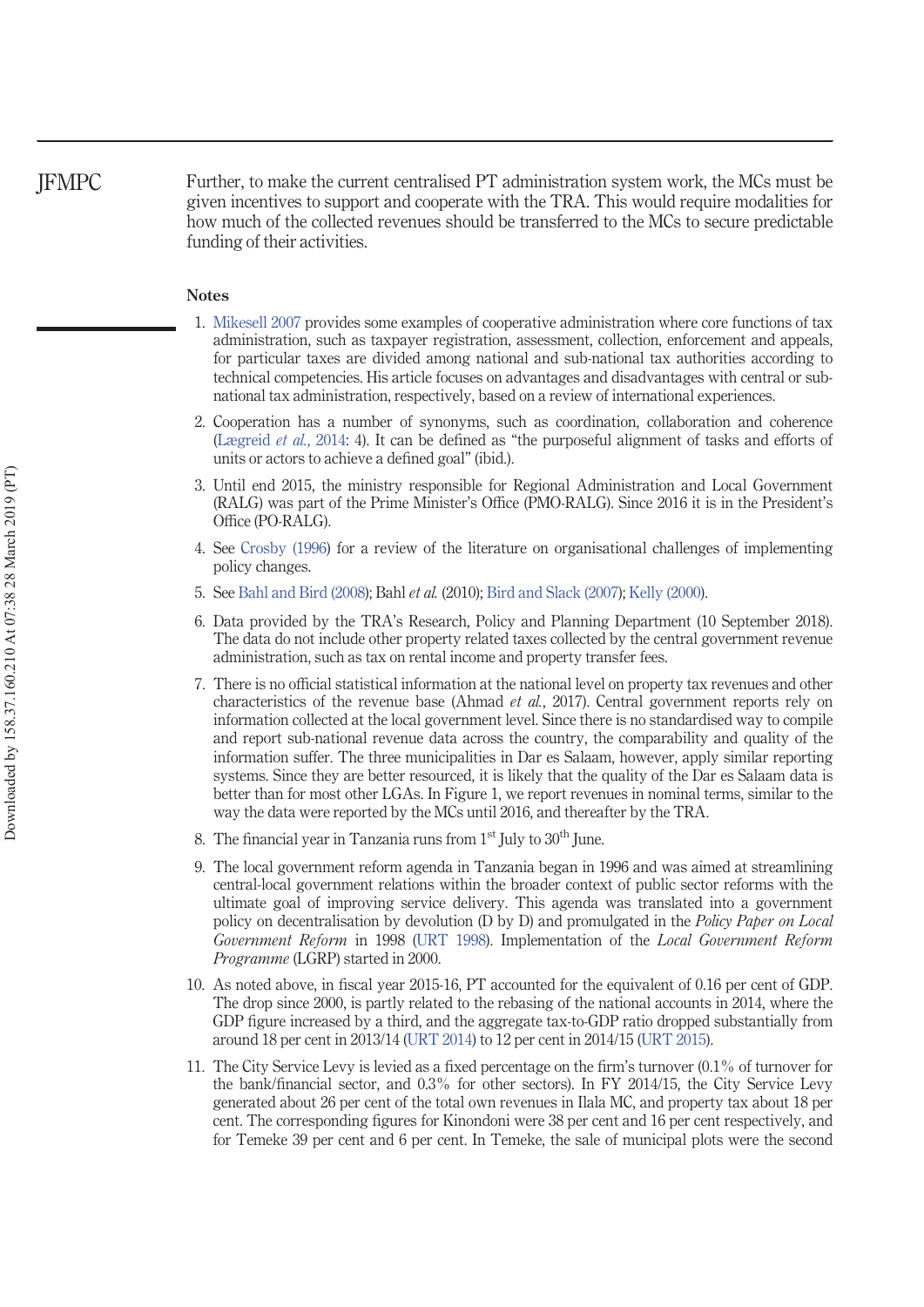largest own revenue source in 2014/15, contributing about 18 per cent of total own revenues. The referred data were provided to the authors by the municipalities.

- 12. To our knowledge, this was one of the first attempts to move from a decentralised to a centralised property tax regime in Africa. In 2015, Rwanda introduced a similar system where the national Rwanda Revenue Authority (RRA) took over the collection of property taxes in the country (Goodfellow 2017). Revenues collected by the RRA are transmitted back to local governments (Kopanyi and Murray 2016: 7).
- 13. In 2015, Temeke MC was split into Temeke and Kigamboni municipalities, and Kinondoni MC into Kinondoni and Ubongu municipalities. The revenue data, however, still refer to the three original municipalities.
- 14. Promulgated as "The Financial Laws (Miscellaneous Amendments) Act No. 9 of 2008" (URT 2008).
- 15. The Minister responsible for the LGAs could extend this period for a specified and limited time. The Minister could terminate the mandate when the local government authority had developed the required capacity to collect PT.
- 16. While the TRA has not been able to link the TIN number to the property registers, all payments must be linked to the TIN number. The banks that collect on behalf of TRA must remit the full amount of tax collected to the Bank of Tanzania. Banks are paid a commission at the end of each month, which depends on the number of transactions made through the bank, regardless of the value of the transaction. Recently, TRA has also introduced a simplified option of payment via mobile phones.
- 17. The Block Management System (BMS) consists of areas of trading concentrations that are mapped up in small territories/segments, defined on the basis of geographical or administrative set up, or a combination of a few streets to form a block (TRA 2011). One block is supposed to be a one-stop shop except when it is a very complicated audit. Thus, each BMS is mandated to operate all the tax functions of registering, assessing, collecting and accounting for revenue collected.
- 18. Interviews in Ilala, Kinondoni and Temeke MCs, Dar Salaam, 15 and 16 October 2014.
- 19. In Tanzania, Arusha City Council was the first LGA to change from a manually administered own-source revenue system to a modern Local Government Revenue Collection Information System (LGRCIS) integrated with a GIS platform (Lall *et al.*, 2017). The new system was later implemented in other municipalities allowing the local governments to use satellite data to identify taxpayers' properties. It included an electronic invoicing system that notified and tracked payments.
- 20. Information from municipal treasury officers in Kinondoni and Temeke MCs, 19 January 2017.
- 21. Three acts were amended to empower TRA to be the main collector of the property tax in the country: The Urban Authority (Rating) Act, Cap. 289 (URT 2016b); the Local Government Finance Act, Cap. 290 (URT 2016c); and the Tanzania Revenue Authority Act, Cap. 399 (URT 2016d), directed TRA to start collecting property tax in 30 municipal councils in Tanzania Mainland. Responsibility for collecting property tax for the rest of the LGAs should remain within the mandate of the respective authorities.
- 22. Interviews in Dar es Salaam, 18 and 20 October 2016.
- 23. Information received from the Property Tax Unit, Domestic Revenue Department, TRA-HQ, Dar es Salaam, 9 May 2017.
- 24. Interviews with managers in the Research, Policy and Planning Department and officers in the Property Tax Unit, Domestic Revenue Department, TRA-HQ, Dar es Salaam, 20 January 2017.
- 25. Interview with TRA officers in Mtwara, 28 September 2017.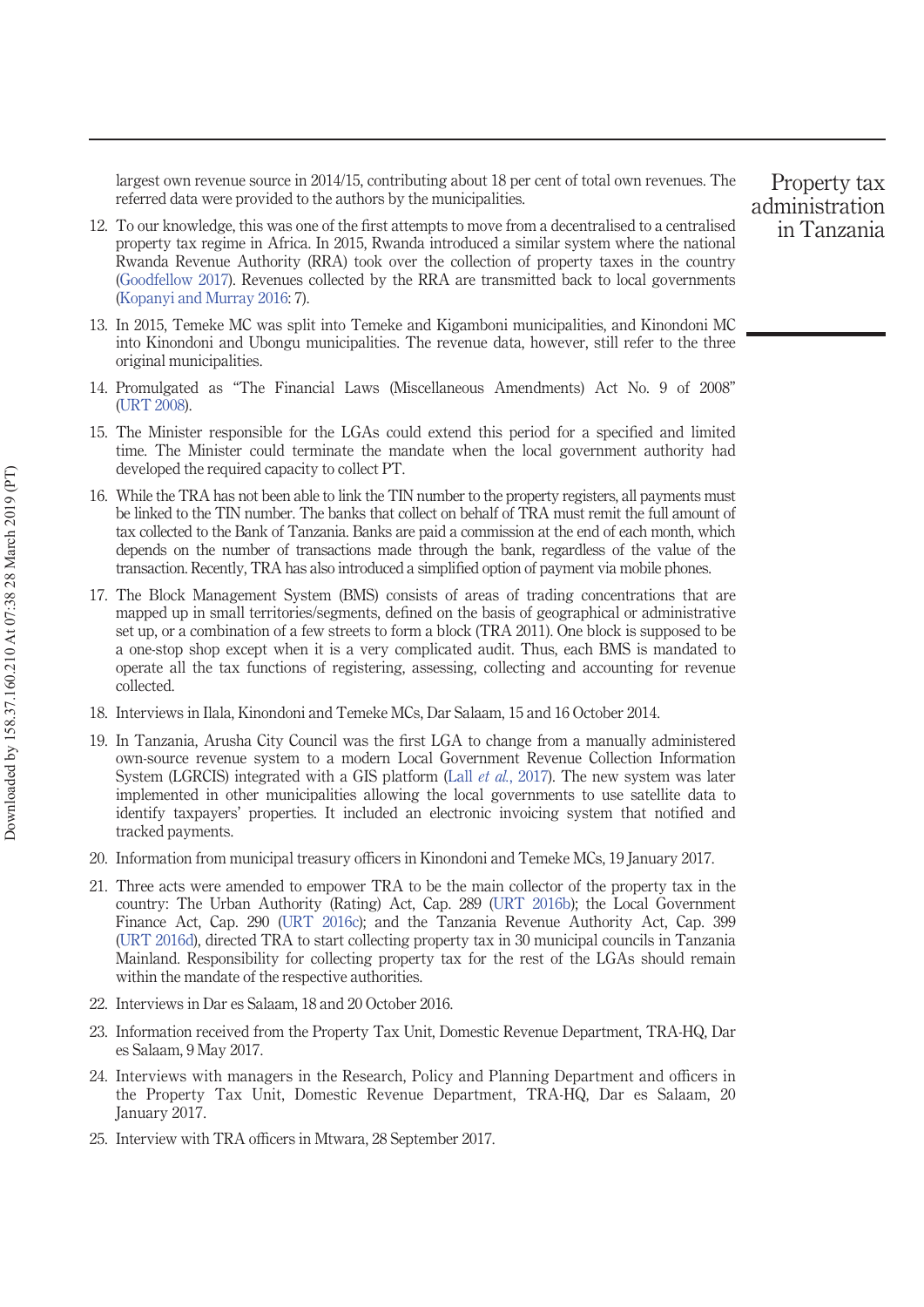- 26. Interviews with municipal treasury officers in Ilala and Temeke MCs, 27 January 2011, and finance officer in Dar es Salaam City Council, 28 January 2011.
- 27. Interview, Temeke MC, 24 January 2011.
- 28. Interview with senior advisor, World Bank office, Dar es Salaam, 28 January 2011.
- 29. Interview, Domestic Tax Department, TRA-HQ, Dar es Salaam, 2 February 2011.
- 30. Interview, Dar es Salaam, 15 October 2014.
- 31. Interview with senior manager, Domestic Revenue Department, TRA-HQ, Dar es Salaam, 21 October 2014.
- 32. Interviews in Dar es Salaam, 31 May and 1 June 2016.
- 33. Interviews in TRA-HQ, Dar es Salaam, 2 February 2011.
- 34. See note 10 above.
- 35. Interview with senior manager, Domestic Revenue Department, TRA-HQ. Dar es Salaam 2 February 2011.
- 36. Then equivalent to about USD 5.5.
- 37. Interviews with (i) Kinondoni municipal staff (3 February 2011 and 1 October 2014); (ii) elected councillor, Temeke MC (24 January 2011); (iii) Temeke municipal staff (15 October 2014); (iv) Ilala municipal staff (8 October 2014).
- 38. Interview, TRA Domestic Revenue Department, Dar es Salaam, 2 February 2011.
- 39. Interview, Property Tax Unit, Domestic Revenue Department, TRA, Dar es Salaam, 9 May 2017.
- 40. Interview, Dar es Salaam, 31 August 2018.

#### References

- Ahmad, E., Brosio, G. and Gerbrandy, J. (2017), "Property taxation: economic features, revenue potential and administrative issues in a development context", Report prepared for the European Commission, Brussels.
- Anyimadu, A. (2016), "Politics and development in Tanzania. Shifting the status quo", Research Paper Africa Programme (March), The Royal Institute of International Affairs, Chatham House. London.
- Bachmann, R. and Inkpen, A.C. (2011), "Understanding institutional-based trust building processes in inter-organizational relationships", Organization Studies, Vol. 32 No. 2, pp. 281-301.
- Bahl, R. and Bird, R. (2008), "Subnational taxes in developing countries: the way forward", Public Budgeting and Finance, Vol. 28 No. 4, pp. 1-25.
- Bahl, R., Martinez-Vasquez, J., and Youngman, J. (2010), Challenging Conventional Wisdom on the Property Tax, Lincoln Institute of Land Policy, Cambridge, MA.
- Bird, R.M., Slack, E. (2007), "Taxing land and property in emerging economies: raising revenue and more?" in Ingram, G.K. and Hong Y.H. (Eds), *Land Policies and Their Outcomes*, Lincoln Institute of Land Policy, Cambridge, MA.
- Bird, R.M. and Vaillancourt F. (Eds) (1998), Fiscal Decentralisation in Developing Countries, Cambridge University Press, Cambridge.
- Cameron, R. (2014), "Vertical decentralisation and urban service delivery in South Africa: does politics matter?", Development Policy Review, Vol. 32, pp. 81-100.
- Crosby, B.L. (1996), "Policy implementation: the organizational challenge", World Development, Vol. 24 No. 9, pp. 1403-1415.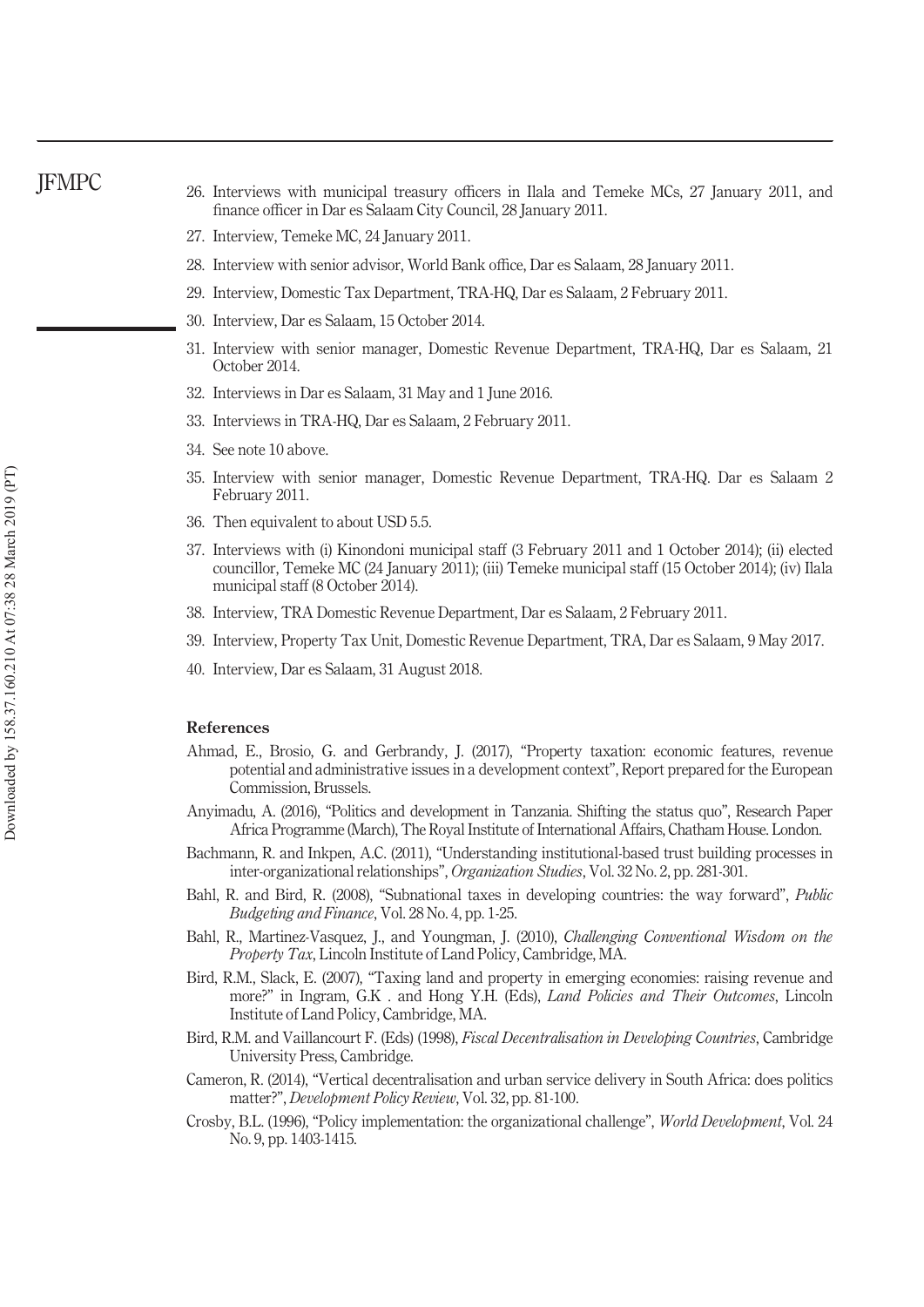- Ferraro, G. (2008), Implementation: inducements and constraints, Report on the public policies: Part Bthe theoretical framework, Public Management Institute, Katholieke Universiteit Leuven. Leuven.
- Fjeldstad, O.-H., Henjewele, F., Mwambe, G., Ngalewa, E. and Nygaard, K. (2004), "Local government finances and financial management in Tanzania: observations from six councils, 2000-2003", REPOA Special Paper, No. 16, September, Mkuni na Nyota Publishers, Dar es Salaam.
- Fjeldstad, O.-H., Katera, L. and Ngalewa, E. (2009), "Outsourcing revenue collection to private agents: experiences from local government authorities in Tanzania", REPOA Special Paper, No. 28 Mkuni Na Nyota Publishers, Dar es Salaam, available at: www.repoa.or.tz/documents/ Special\_Paper\_09.28\_.pdf
- Fjeldstad, O.-H., Katera, L., Msami, J. and Ngalewa, E. (2010), "Local government finances and financial management in Tanzania: empirical evidence of trends 2000-2007", REPOA Special Paper, No. 10, Mkuni Na Nyota Publishers, Dar es Salaam, available at: www.repoa.or.tz/documents/10- 2SP\_LR.pdf
- Franzsen, R.C.D. and McCluskey, W.J. (Eds). (2017), Property Tax in Africa: Status, Challenges and Prospects, Lincoln Institute of Land Polic, Cambridge MA.
- Goodfellow, T. (2017), "Taxing property in a neo-developmental state: the politics of urban land value capture in Rwanda and Ethiopia", African Affairs, Vol. 116 No. 465, pp. 549-572, available at: https://doi.org/10.1093/afraf/adx020
- Grindle, M.S. and Thomas, J.W. (1990), "After the decision: implementing policy reforms", World Development, Vol. 18 No. 8, pp. 1163-1181.
- Grindle, M.S. and Thomas, J.W. (1991), "Policy makers, policy choices, and policy outcomes: the political economy of reform in developing countries", in Perkins, D.H. and Roemer, M. (Eds). Reforming Economic Systems in Developing Countries, Harvard University Press for Harvard Institute for International Development, Cambridge, MA, pp. 81-114.
- Haas, A. R. N. and Kopanyi, M. (2018), "Taxing vacant urban land in Kampala", ICG Working Paper (ref. C-43407-UGA-1), International Growth Centre, London.
- Jibao, S. and Prichard, W. (2016), "Rebuilding local government finances after conflict: lessons from a property tax reform program in post-conflict Sierra Leone", Journal of Development Studies, Vol. 52 No. 12, pp. 1759-1775.
- Kelly, R. (2000), "Designing a property tax reform strategy for Sub-saharan africa: an analytical framework applied to Kenya", Public Budgeting Finance, Vol. 20 No. 4, pp. 36-51.
- Kelly, R. (2013), "Making the property tax work", International Center for Public Policy Working Paper 13-11, Andrew Young School of Policy Studies, Georgia State University, Atlanta, available at: http://scholarworks.gsu.edu/cgi/viewcontent.cgi?article=1041&context=icepp
- Kopanyi, M. and Murray, S. (2016), "An effective property tax regime for Rwanda", IGC Working Paper C-38403-UGA-1, International Growth Centre, London.
- Lægreid, P., Randma-Liiv, T., Rykkja, L.H., and Sarapuu, K. (2014), "Introduction: emerging coordination practices in european public management, Chapter 1", in Lægreid, P., Sarapuu, K., Rykkja, L.H. and Randma-Liiv, T. (Eds), Organizing for Coordination in the Public Sector. Practices and Lessons from 12 European Countries, Palgrave Macmillan, Basingstoke, pp. 1-17.
- Lall, S.V., Henderson, J.V., and Venables, A.J. (2017), Africa's Cities. Opening Doors to the World, The World Bank, Washington, DC, available at: https:/openknowledge.worldbank.org/handle/10986/ 25896 (accessed 23 August 2017).
- Lambright, G. (2014), "Opposition politics and urban service delivery in Kampala, Uganda", Development Policy Review, Vol. 32, pp. 39-60.
- Lundin, M. (2005), "Does cooperation improve implementation? Central-local government relations in active labour market policy in Sweden", Working Paper 2005: 2, Institute for Labour Market Policy Evaluation (IFAU), Uppsala.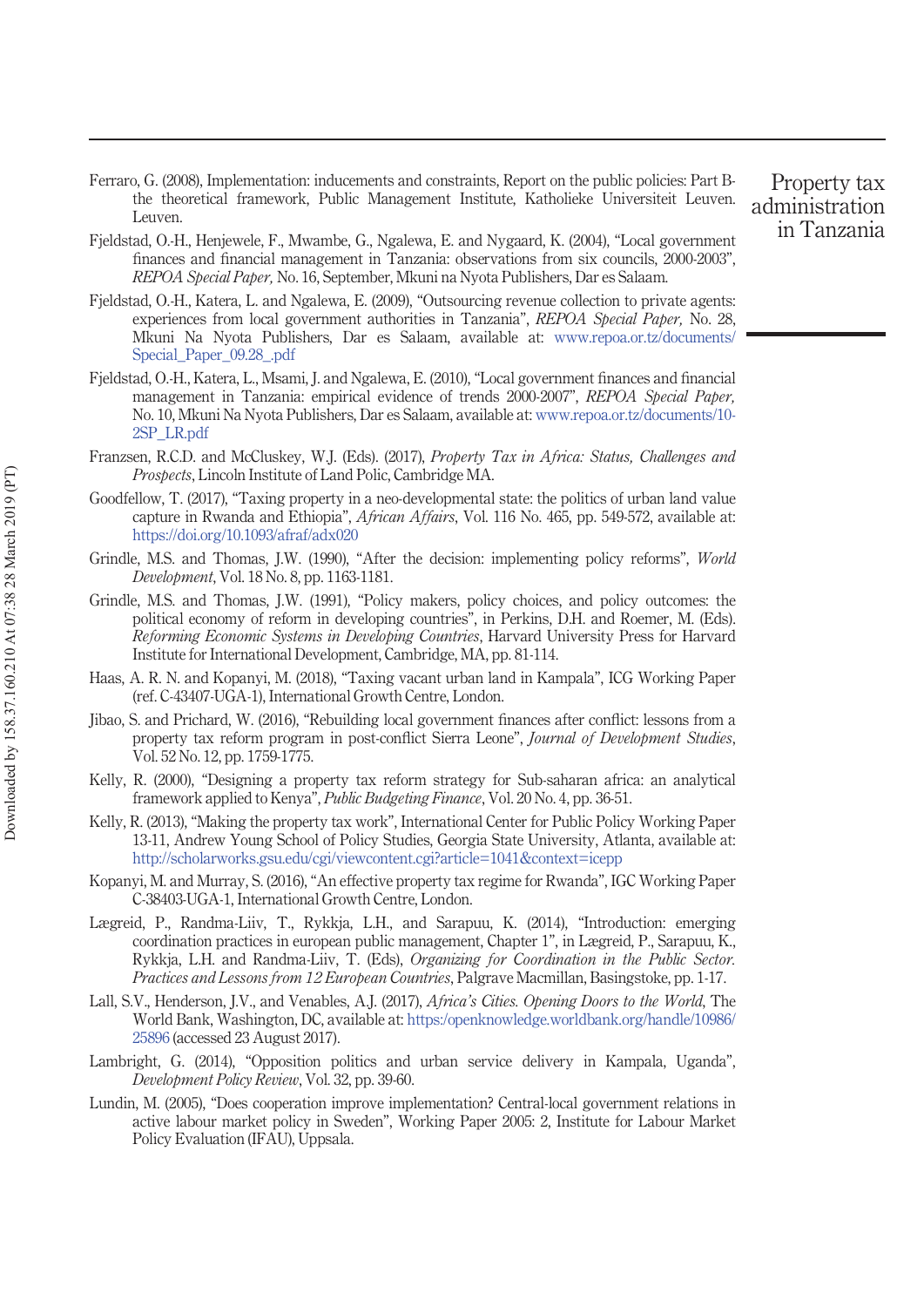| McCluskey, W. and Franzsen, R. (2005), "An evaluation of the property tax in Tanzania: an untapped |  |  |  |
|----------------------------------------------------------------------------------------------------|--|--|--|
| fiscal resource or administrative headache?", Property Management, Vol. 23 No. 1, pp. 45-69.       |  |  |  |

- McCluskey, W., Franzsen, R., Johnstone, T. and Johnstone, D. (2003), Property Tax Reform: The Experience of Tanzania, RICS Foundation, London.
- McCluskey, W. and Williams, B. (1999), "Introduction: a comparative evaluation", in McCluskey, W. (Ed.), Property Tax: An International Comparative Review, Ashgate Publishing, Brookfield, VT.
- McLure, C.E. Jnr. (1999), The Tax Assignment Problem: Conceptual and Administrative Considerations Achieving Subnational Fiscal Autonomy, World Bank Institute, Washington, DC.
- Mikesell, J. (2007), "Developing options for the administration of local taxes: an international review", Public Budgeting and Finance, Vol. 27 No. 1, pp. 41-68.
- Musgrave, R.A. (1983), "Who should tax, where, and what? In tax assignment in federal countries", McLure, (Ed.). Centre for Research on Federal Financial Relations, Australian National University, Canberra.
- Norregaard, J. (2013), "Taxing immovable property: revenue potential and implementation challenges", IMF Working Paper WP13/129, International Monetary Fund, Washington DC.
- O'Toole, L.J. (2003), "Interorganizational relations in implementation", in Pierre, J. and Peters, B.G. (Eds) Handbook of Public Administration, Sage Publications, London.
- O'Toole, L.J. (2004), "The theory-practice issue in policy implementation research", Public Administration, Vol. 82 No. 29, pp. 309-329.
- Oates, W.E. (1972), Fiscal Federalism, Harcourt Brace Jovanovich, New York, NY.
- Oates, W.E. (2005), "Toward a second-generation theory of fiscal federalism", International Tax and Public Finance, Vol. 12 No. 4, pp. 349-374.
- Paget, D. (2017), "Magufuli has been president for two years: how he's changing Tanzania. The conversation (November 2)", available at: https://theconversation.com/magufuli-has-beenpresident-for-two-years-how-hes-changing-tanzania-86777
- Panday, P.K. and Jamil, I. (2011), "Challenges of coordination in implementing urban policy: the Bangladesh experience", Public Organization Review, Vol. 11 No. 2, pp. 155-176.
- Putnam, R.D. (1993), Making Democracy Work: Civic Traditions in Modern Italy, Princeton University Press, Princeton, NJ.
- Resnick, D. (2014), "Urban governance and service delivery in african cities: the role of politics and policies", Development Policy Review, Vol. 32, pp. 3-17.
- Smoke, P. (2014), "Why theory and practice are different: the gap between principles and reality in subnational revenue systems, Chapter 9", in Bird, R. and Martinez Vazquez, J. (Eds), Taxation and Development: The Weakest Link, Edward Elgar, Cheltenham, UK and Northampton, MA. pp. 287-325.
- Tanzania Revenue Authority (TRA) (2011), Review of Informal Sector for Taxation Purposes, First draft report (January), TRA Headquarters, Dar es Salaam.
- Ter-Minassian, T. (Ed.) (1997), Fiscal Federalism in Theory and Practice, IMF, Washington, DC.
- Tiebout, C. (1961), An Economic Theory of Fiscal Decentralization in Public Finance: Needs, Sources and Utilization, Princeton University Press, Princeton.
- United Republic of Tanzania (URT) (2009a), Local government reform programme II: visions, goals and strategy, (July 2009, June 2014), Government Printer, Dar es Salaam.
- United Republic of Tanzania (URT) (1998), "Policy paper on local government reform", Ministry of Regional Administration and Local Government, Local Government Reform Programme, Dodoma.
- United Republic of Tanzania (URT) (2007), Report of the sub-committee on matters required to be accomplished to enable Tanzania Revenue Authority to collect property rate on behalf of local